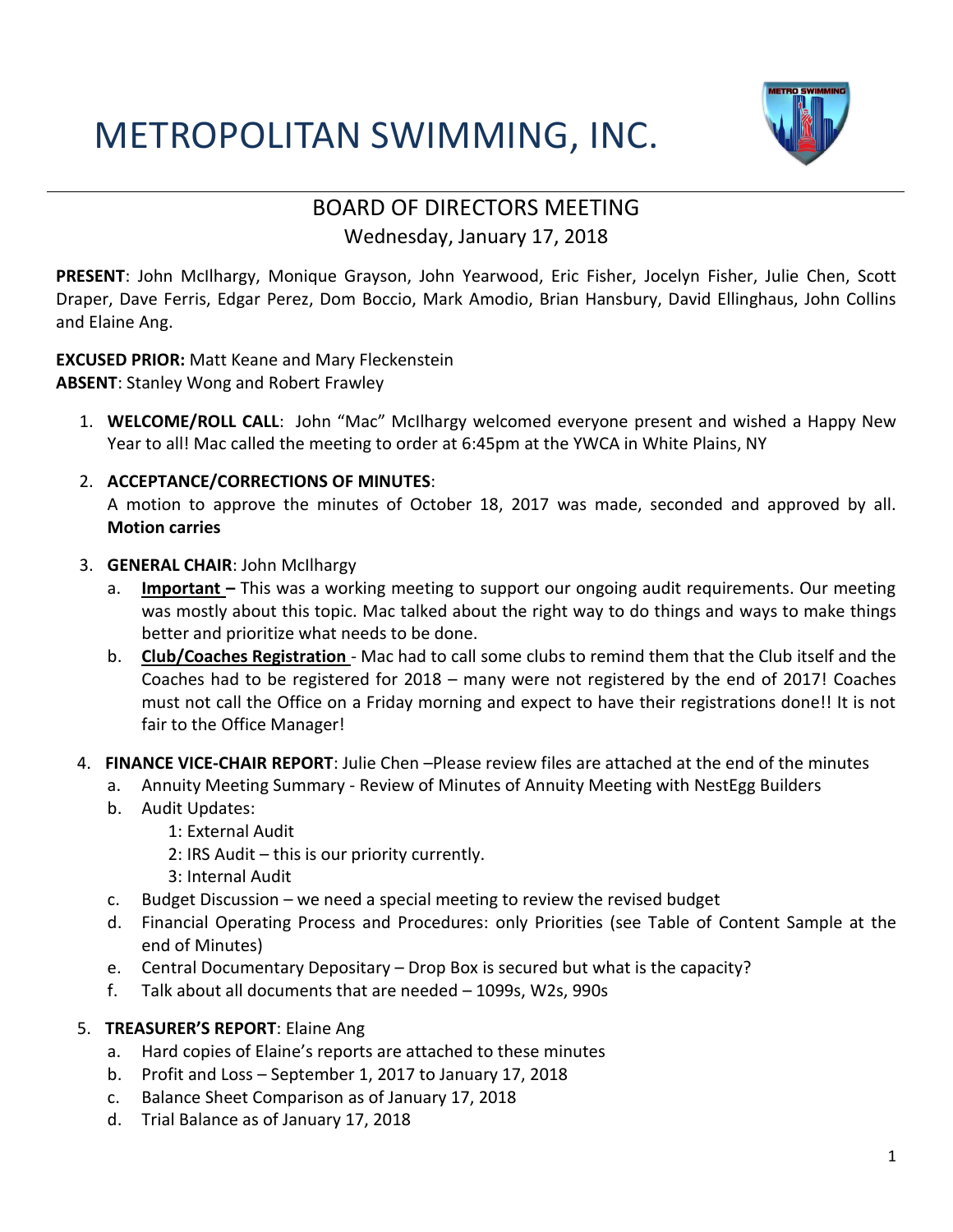- e. Workers Compensation Fine
- f. Don Galluzzi Scholarship (see New Business)
- 6. **ADMINISTRATIVE VICE CHAIRS**: Eric Fisher and Scott Draper
	- a. Nothing to report currently
- 7. **SENIOR CO-CHAIRS**: John Collins and Dave Ferris
	- a. Nothing to report currently
- 8. **AGE GROUP CO-CHAIRS**: John Yearwood and Dom Boccio
	- a. Summer Zones Try to get registration forms electronically for this meet
	- b. Bids for Equipment for Zones need to be done again. Speedo was for 3 years Vendors?
- 9. **ATHLETES REPRESENTATIVES**: Jocelyn Fisher and Matt Keane
	- a. Nothing to report
- 10. **COACHES CHAIR**: John Yearwood
	- a. Nothing to report
- 11. **OFFICIALS:** Mark Amodio
	- a. Nothing to report

#### 12. **NATIONAL TIMES VERIFICATION /TOP 10**: Monique Grayson

- a. Nothing to report currently
- 13. **TECHNICAL PLANNING**: David Ellinghaus
	- a. Nothing to report currently
	- b. The Long Course Season Bid Information went out and is up on the website!

#### 14. **OFFICE MANAGER**: Mary Fleckenstein

a. **Mary was unable to attend the meeting but here is her report**:

| b. | Registration as of Jan 11, 2017                                                                                                        | as of January 17, 2018            |
|----|----------------------------------------------------------------------------------------------------------------------------------------|-----------------------------------|
|    | 10,441 athletes                                                                                                                        | 9,764 athletes                    |
|    | 85 other non-athletes                                                                                                                  | 87 other non-athletes             |
|    | 556 coaches                                                                                                                            | 549 coaches                       |
|    | 366 officials                                                                                                                          | 387 officials                     |
|    | Total 11,376 registered members                                                                                                        | Total 10,711 registered members   |
|    | 85 registered clubs                                                                                                                    | 86 registered clubs/organizations |
|    | $\mathcal{L} = \{M_1, L_2, L_3, L_4, L_5, \ldots, L_t\}$ , where $\mathcal{L} = \{L_1, L_2, \ldots, L_t\}$ is a set of $M_1, L_2, L_3$ |                                   |

c. We had 2 clubs combine – Agua Gems and Monroe Woodbury – Athlete count difference is NYCP not renewing all of their swimmers Coaches still not getting their certifications in on time. They receive an email generated by USA Swimming reminding them they have 30 days. Many calls and emails the day/night before or during a meet. Not sure how to make it any clearer to coaches that if a certification is expired they can NOT be on a pool deck in any capacity. Also, clubs/coaches not using their club portals to see what is needed. Deck pass is also available to coaches to see their certifications. Should not need to call the office and ask, "What do my coaches need".

d. Athlete Protection – Please see web site – many are logging out before it completes the process!! Also, officials/meet directors not checking credentials on deck. Coaches with expired certifications are allowed on deck. Referees and meet directors are not allowed to accept an updated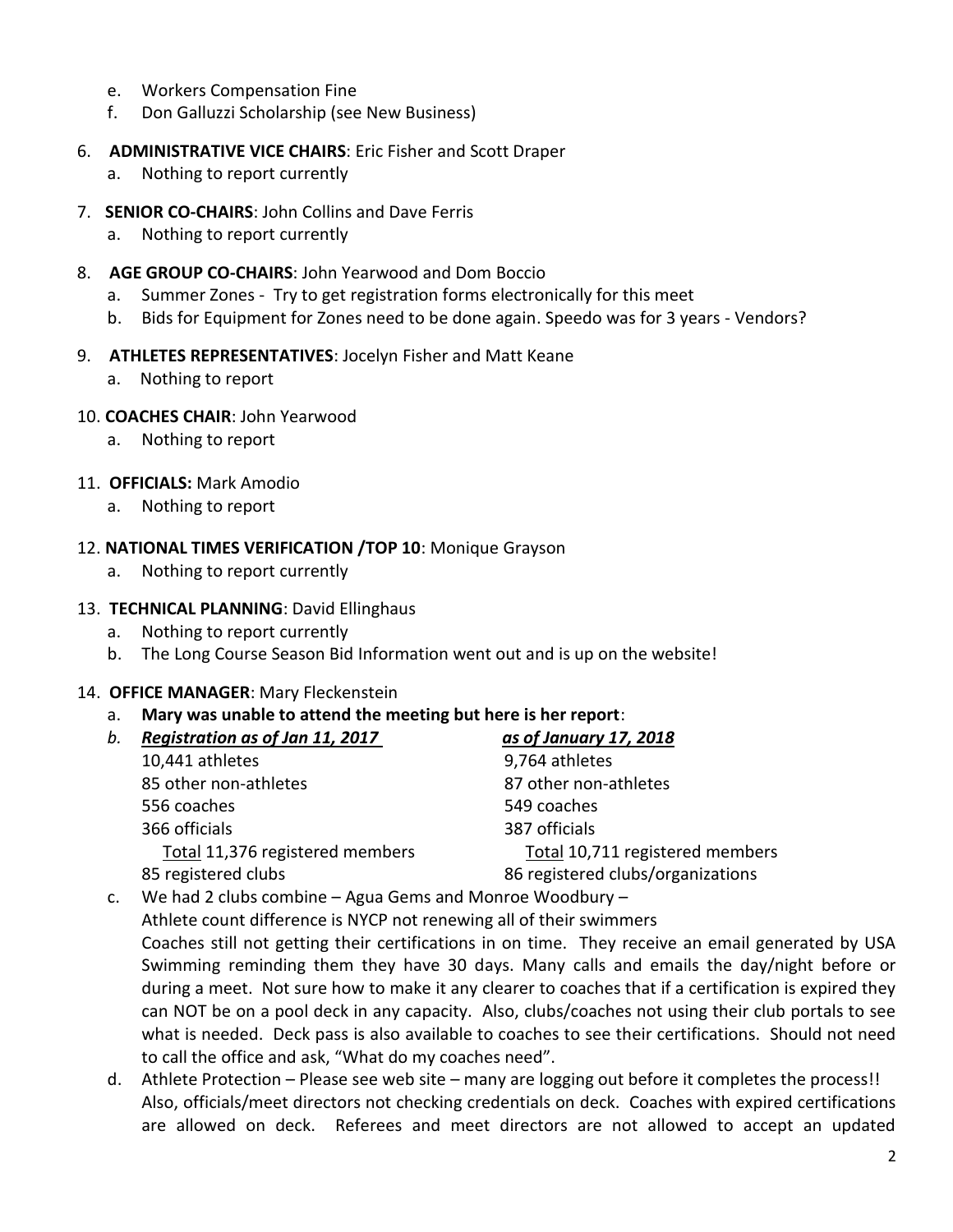certification if the coaches card is expired. The coach must submit to the office and the certification must be entered in the database. DECK PASS is live – if it is not on deck pass it has not been entered. Coaches can also print a temporary card from deck pass. There are no excuses for coaches not to have proof of membership and certification. This is a huge liability.

- e. Reminder that Safety Training for Swim Coaches is a TWO-part course online and in water. Online certificate must be submitted with a current approved lifeguard certificate or a skills sheet. Recons – still getting better but still need to work on having teams update info and rebuild ID#'s. They need to let any meet director know when something has been updated or it will appear on next meet. Legal names must be used. If you send a change for a spelling of a name of a registered swimmer – just email the info, otherwise it creates a new swimmer!!
- f. If you send in a batch for registrations CHANGE is change it does not register! Please send changes in separate email/batch and let me know it is a change.
- g. Website has had no major issues. Peter has done a great job getting things posted in a timely manner.
- h. Long Course 2018 bid procedures and applications went out last week.

#### 15. **OLD BUSINESS**:

No Old Business that was not mentioned before during the meeting.

#### 16. **NEW BUSINESS**:

#### a. **New Business presented by Elaine Ang:**

Discussion on the status of Astoria Bank – Mac will follow up on this. Leadership Conference Coaches & Athletes - Mac will evaluate this and see if we send someone.

#### b. **New Business presented by Julie Chen:**

Can Metro start accepting cash donations? For example: for the "Lenny Galluzzi Scholarship" under \$25,000 there is no Audit or IRS issues

Astoria Bank – Recommendation is to have a separate Chase account for anything that is donated to Metropolitan Swimming or earmarked as scholarship - combine the 3 Astoria accounts into one then close them – then call the new Chase account as a scholarship fund account.

#### c. **New Business presented by John Yearwood:**

Diversity Meet in NC in May – some LSC's are sending an "LSC Team" and can we consider sending a Metro Team to that meet! Mac wants a proposal for this. Discussion followed.

#### d. **New Business presented by David Ellinghaus**

Correct the names on Disabilities page on the web site and HOF page – need of new appointees for both Disability and Hall of Fame …

#### **Next BOD Meeting – March 14, 2018 at NCAC – or TBA**

A motion to adjourn the meeting was made, seconded and approved by all. Motion carries. Meeting adjourned at 8:20pm.

Respectfully submitted by Monique Grayson February 16, 2018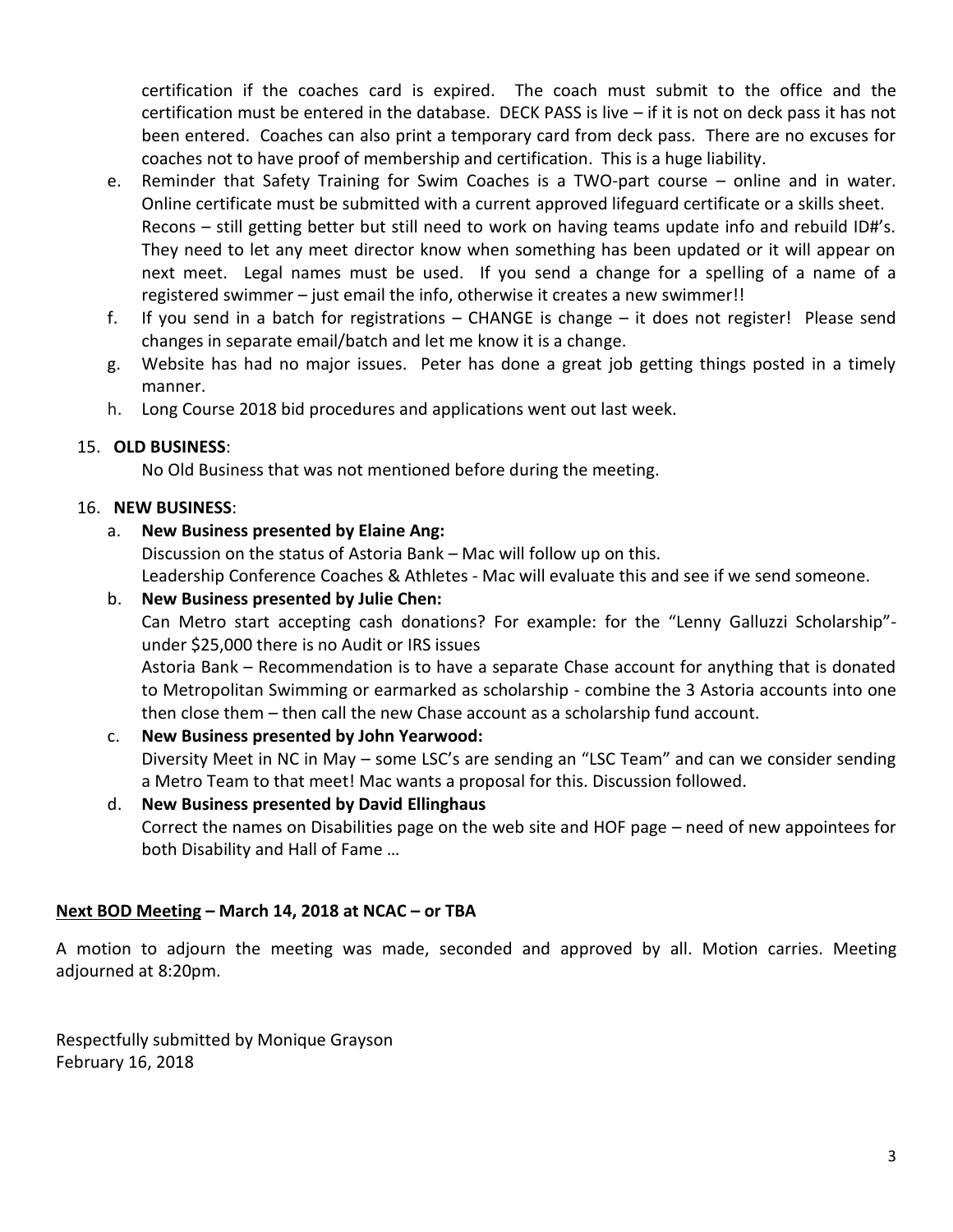



#### **99 Sheep Pasture Road, Port Jefferson, NY 11777 (631) 736-6422 - FAX (631) 938-7418 Email address: metro.office@metroswimming.org**

#### **BOARD OF DIRECTORS MEETING Wednesday, January 17, 2018 White Plains YWCA**

#### 1: CALL TO ORDER, WELCOME, and INTRODUCTIONS:

Excused prior to meeting: Matt Keane, Mary Fleckenstein

Roll Call: NOT PRESENT

2: ACCEPTANCE/CORRECTIONS OF MINUTES:

Reports of officers

3: GENERAL CHAIR: John McIlhargy: Welcome –General Updates-Happy New Year

#### **IMPORTANT: This will be a working meeting to support of our ongoing audit requirements. Our meeting will be mostly about this topic.**

#### **Finance Chair has several Items for Agenda:**

- Annuity Meeting Summary
- Audit
	- External Audit
	- IRS Audit
	- Internal Audit
- Budget Discussion
- Financial Operating Process and Procedure: Only priorities
- Central Document Depository

4: OFFICERS REPORS: (\*\*additional information or officer request for specific time)

- TREASURER'S REPORT: Elaine Ang FINANCE CHAIR: Julie Chen\*\* • ADMINISTRATIVE VICE CHAIR: Eric Fisher/Scott Draper SENIOR CHAIR: John Collins/Dave Ferris • AGE GROUP CHAIR: John Yearwood/Dom Boccio COACHES REPRESENTATIVE: John Yearwood
- ATHLETES' REPRESENTATIVES: Jocelyn Fisher/Matt Keane TECHNICAL PLANNING: David Ellinghaus
- 
- 
- SAFETY COORDINATOR: Edgar Perez SAFE SPORT COORDINATOR: Brian Hansbury

At Large Athletes: Stanley Wong/ Robert Frawley

- 5. OFFICE MANAGER: Mary Fleckenstein N/A Excused prior
- 6: UNFINISHED/OLD BUSINESS:
- 7: NEW BUSINESS:
- 8: NEXT MEETING: HOD lets be prepared

Adjournment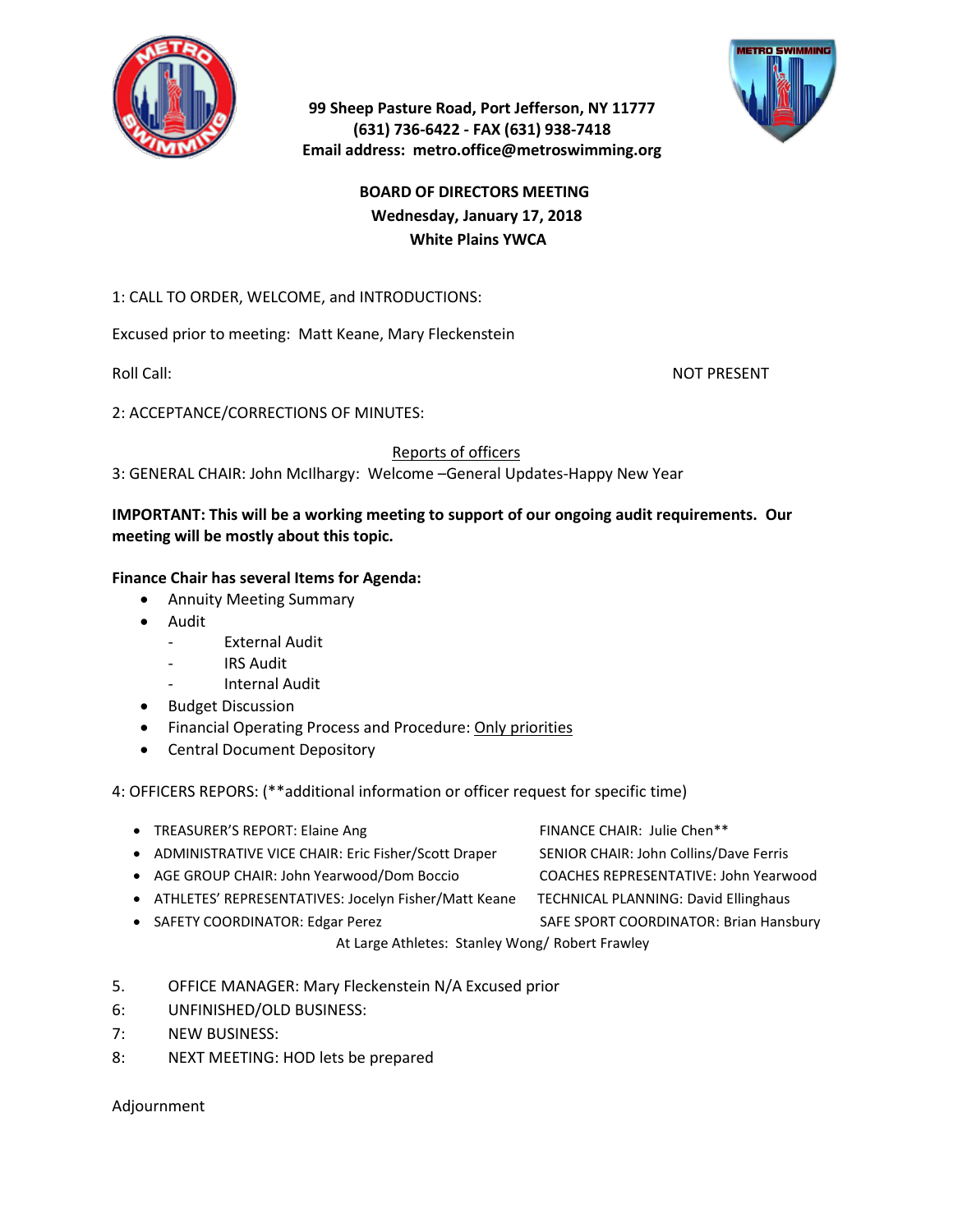#### **Metropolitan Swimming Annuity Meeting with NestEgg Builders Date: November 14, 2017**

**Metropolitan Swimming Attendees:** Scott Draper (Co Administrative Vice Chair) Julie Chen (Finance Vice Chair) Elaine Ang (Treasurer)

**NestEgg Builders Attendees:** Robert McKeever (agent), Diane Pierorazio (Manager/Supervisor), Janie Hertel (Manager/Supervisor)

**Meeting Location**: NestEgg Builders Office 2424 Route 52 #2, Hopewell Jct, NY 12533

At the start of the meeting, Metropolitan Swimming provided a copy of the Board Resolution dated November 1, 2017 signed by the Board Secretary to NestEgg Builders manager, Ms. Pierorazio.

After receipt of the Board Resolution, NestEgg Builders forwarded a copy of the Board Resolution to Fidelity & Guarantee and National Integrity to facilitate the necessary correspondence and changes.

- 1. Review and receive a copy of existing annuities contracts
	- During the meeting, with the assistance from Ms. Pierorazio and Ms. Hertel, we were able to review the original contract and confirm that George Rhein is the sole annuitant and Metropolitan Swimming is the beneficiary for all five annuity contracts.

With assistance from Ms. Pierorazio and Ms. Hertel, NestEgg Builders has agreed to forward a copy of each of the 'five' annuity contracts to the Finance Vice Chair and the Treasurer.

The five annuity contracts comprised of 'one' annuity contract with Fidelity & Guarantee and 'four' annuity contracts with National Integrity.

• At the meeting, Metropolitan Swimming was able to confirm that only George Rhein's signature is on file as the sole representation from Metropolitan Swimming purchasing all five annuity contracts.

Notably, George Rhein signed all the annuity contracts as the Finance Vice Chair. Per Metro Bylaws, the Finance Vice Chair has no signature authorization unless the Board provides the Finance Vice Chair a Board Resolution supporting the signature.

Metropolitan Swimming was able to confirm with NestEgg Builders that NestEgg Builders does not have a Board Resolution on file to support George Rhein's signature since the purchase.

• During the discovery that no Board Resolution was on file to authorize the purchase of the annuity contracts, legally Metropolitan Swimming could null and void these five contracts.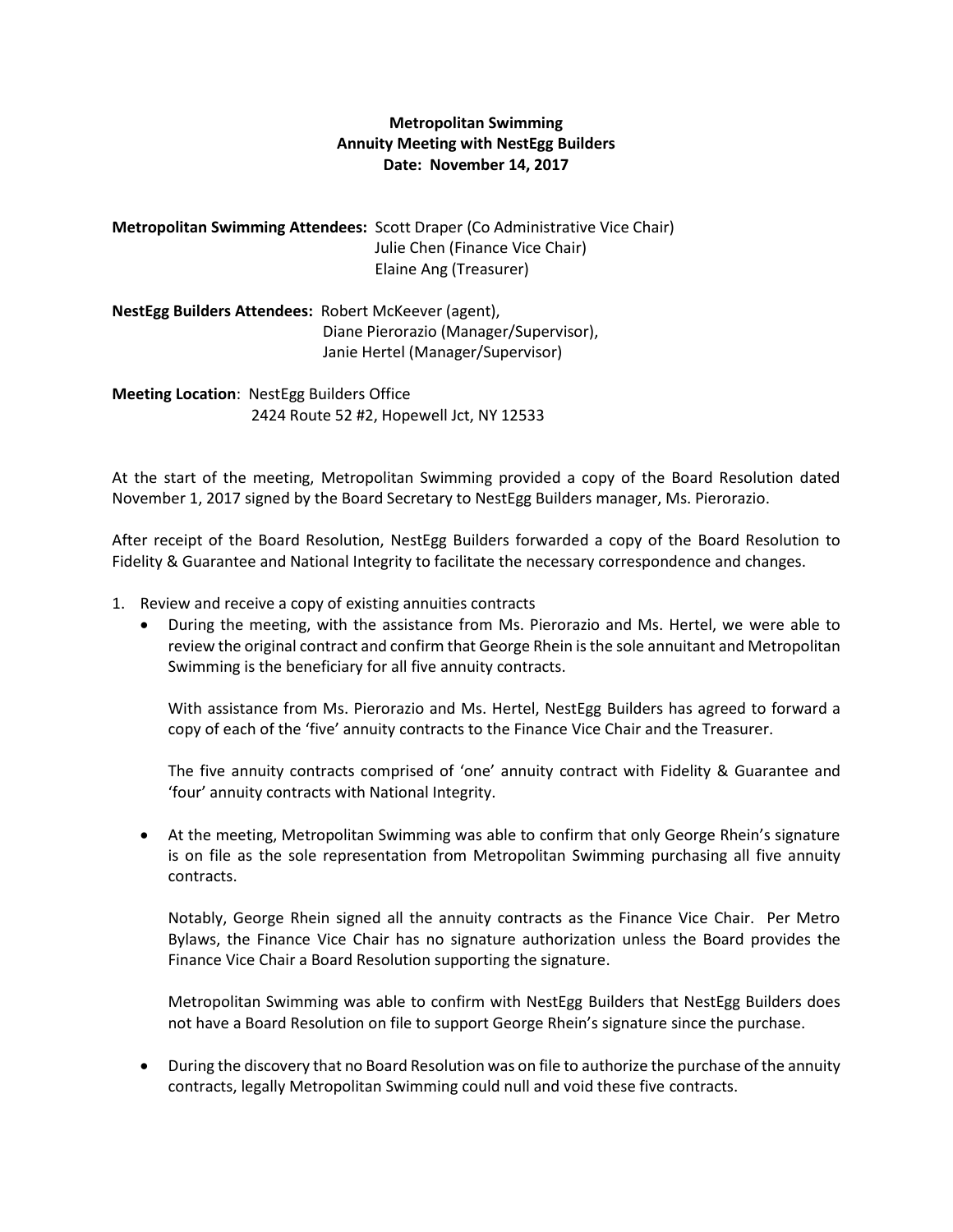However, to void these five contracts implies that Metropolitan Swimming will agree to forego all the interests earned, estimated \$17,188, at the end of FYE 2017.

Without the Board vote to null and void the contracts, a quick decision has to be made for the benefits of Metropolitan Swimming, not to give up the interest earned.

- 2. A discussion between Elaine Ang and Ms. Pierorazio and Ms. Hertel occurred to confirm Metropolitan Swimming has a complete set of past statements for the five annuities since the date of purchase. During the meeting, Elaine has indicated that she does have all the statements.
- 3. Metropolitan Swimming was able to change the annuitant of the Fidelity & Guarantee contract to Elaine Ang (the current Treasurer). However, National Integrity will not support the change of Annuitant from George Rhein.
- 4. Metropolitan Swimming with the assistance from NestEgg Builders was able to verify the recipients of commissions. Per NestEgg Builder's office record, the agent and his son are the only two who benefitted from the commissions.

The objective is to ensure Metropolitan Swimming meets (1) the IRS Guideline for Not-For-Profit and (2) Metro Bylaws. No one on the Board can and should benefit directly from Metropolitan Swimming – receive any part of the commissions.

5. As stated by the Board Resolution, Metropolitan Swimming removed George Rhein as the sole authorized signature on all five annuity contracts. And replaced the sole signature with three current board member as authorized signatures.

Moving forth, all future changes to Metropolitan Swimming's annuity contracts will require two out of three signatures on file.

Most importantly, before the annuities mature date and after each election, Metropolitan Swimming needs to provide a Board Resolution similar to the November 1. 2017 Board Resolution to NestEgg Builders to facilitate:

- (i) change to the annuitant when the Treasurer changes and
- (ii) changes to the authorized signatures when (a) Administrative Vice Chair, (b) Finance Vice Chair or (c) Treasurer changes.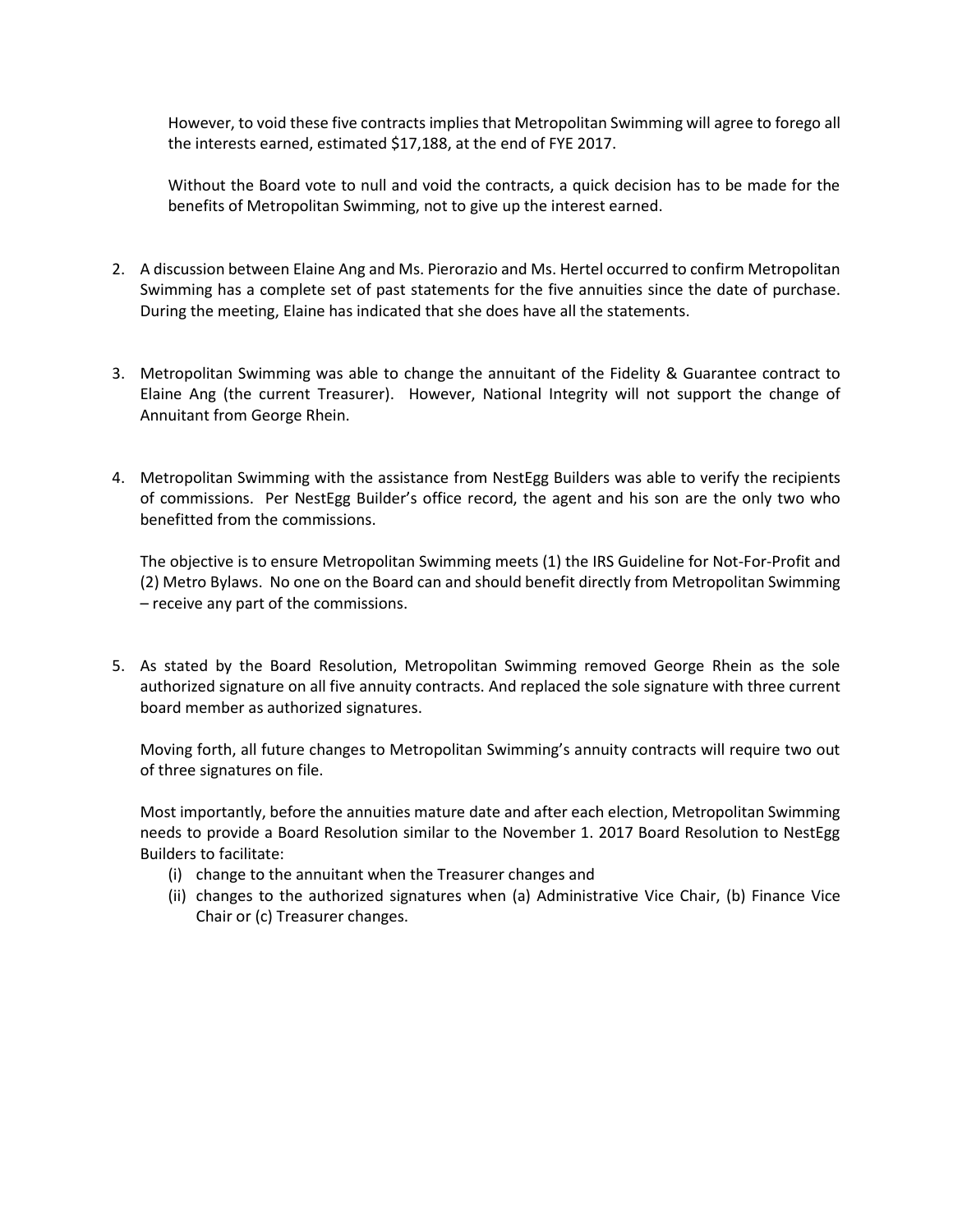# Metropolitan Swimming LSC Finance Vice Chair Report

Julie Chen

### January 17, 2018 Board Meeting

Goals and Objectives:

- Encourage Use of Best Practices to Enhance Compliance with Metro By-Laws
- Ensure Adequate Finance Governance
- Enhance Internal Controls
- Increase Finance Transparency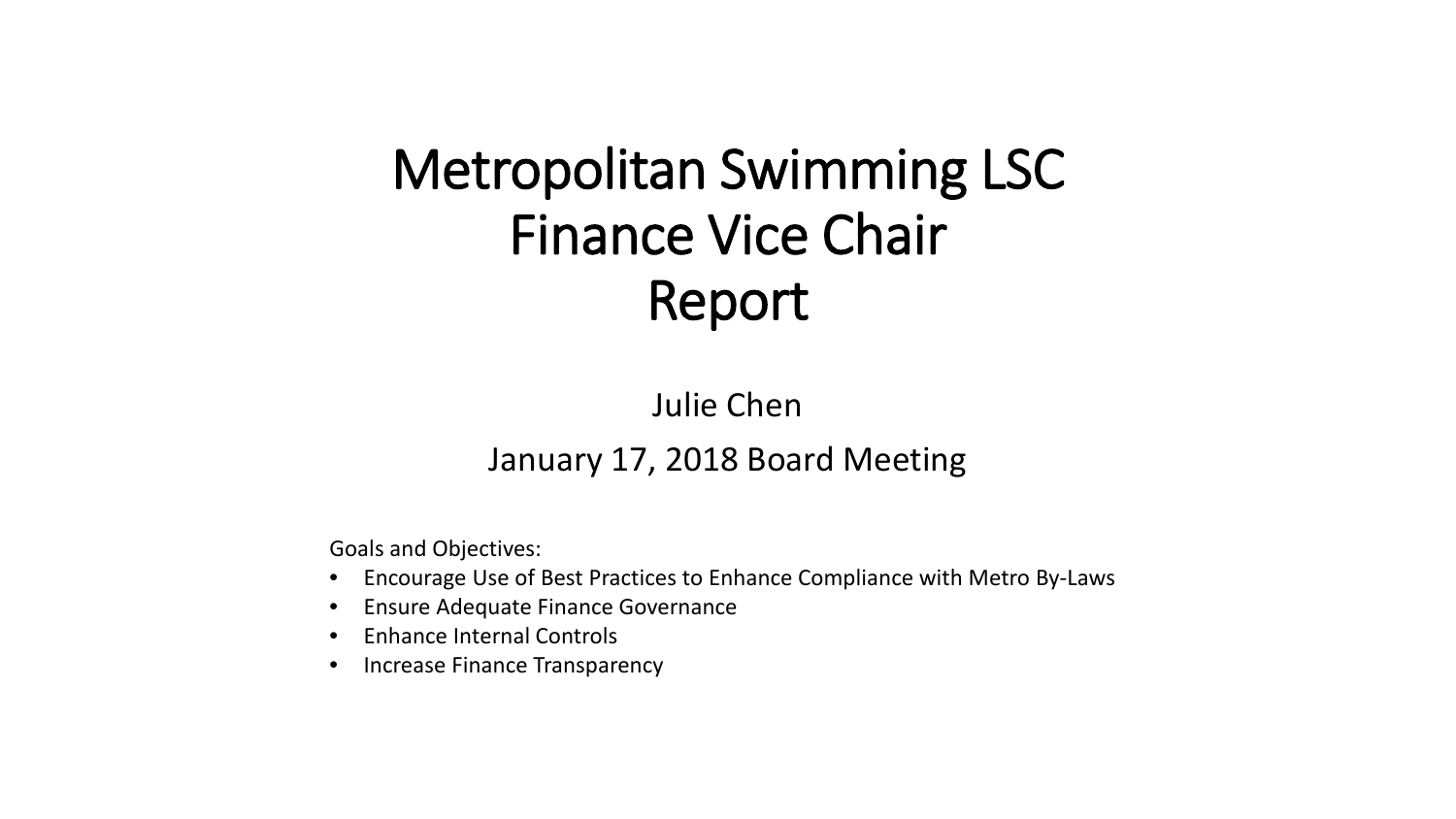- **Old Business/Open Action Items:**
	- Annuity Meeting Summary
	- Audit Updates:
		- $\blacksquare$  External Audit
			- o External Audit Fieldwork: On-Going
			- o Auditor Awaiting for Supporting Documents from Metro
			- o Auditor's (Phone) Interviews has been Completed in December 2017
			- o Auditor submitted Tax Filing Extension for FYE 2017
			- o Do not Expect 'Final' Audit Result Until IRS Field Audit is Completed
		- IRS (Field) Audit
			- o IRS Field Audit Notification Dated November 15, 2017 for FYE 2015
			- o Metropolitan Swimming Engaged Waugh and Goodwin for IRS Representation
			- o Auditor Awaiting Supporting Documents from Metro to Start Conversation with IRS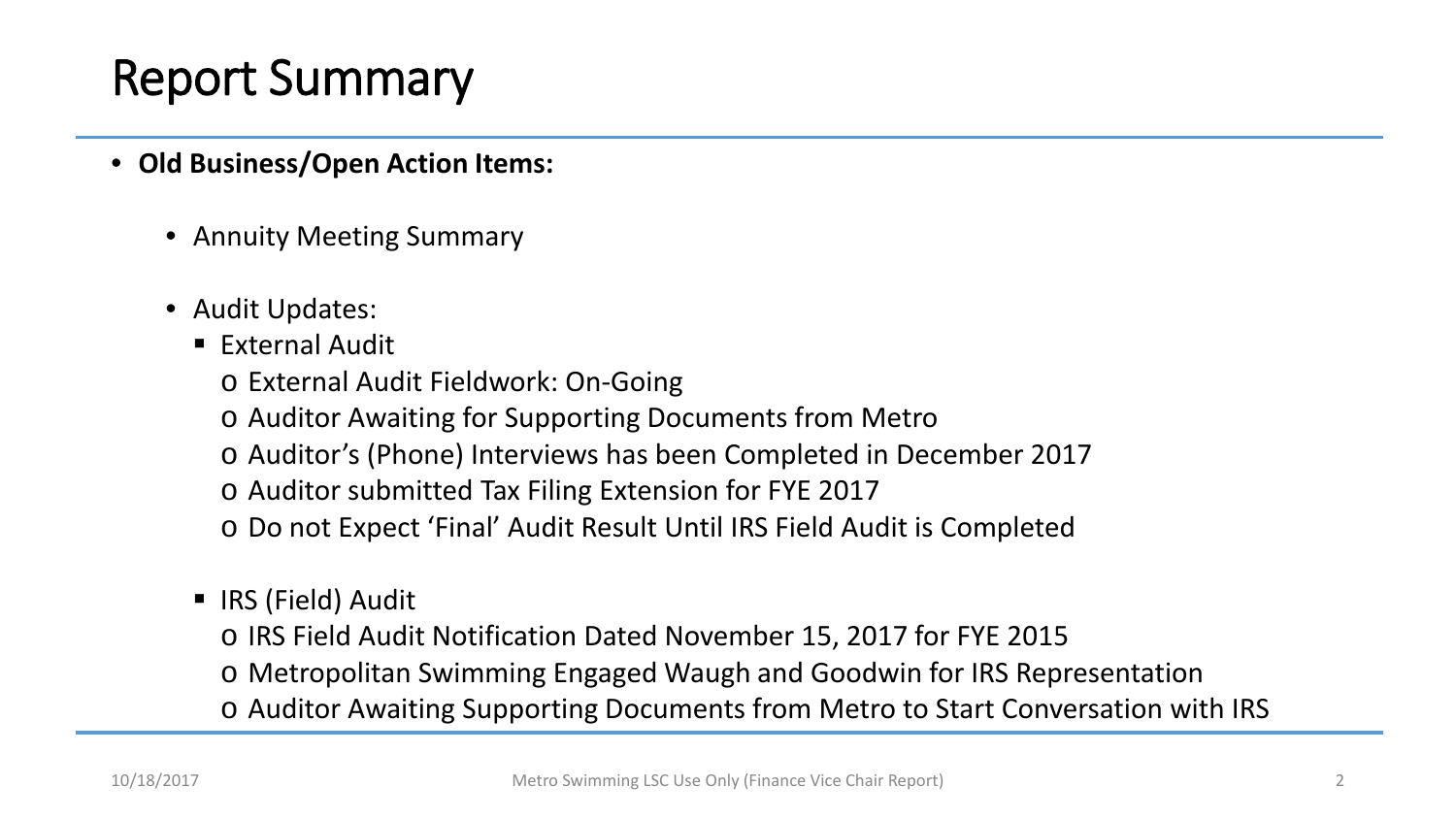- **Old Business/Open Action Items:**
	- Audit Updates (Continued):
		- (Ongoing) Internal Audit Activities to Support External Audit and IRS Audit o On-Going Periodic Review of Quickbook
			- $\lozenge$  Need to Address: Quickbook overdues, unapplied items
			- Need to Incorporate: Current Quad Budget Approved by 2016 September HoD
			- o Need to Review: Past Annual and Monthly Bank Reconciliation Reports
			- o Need to Complete: Itemize List of Metro's Assets

o Pre-caution Activity:

◆ Schedule Metro Office Physical Visit to Ensure Compliance if/when Field Visit Occurs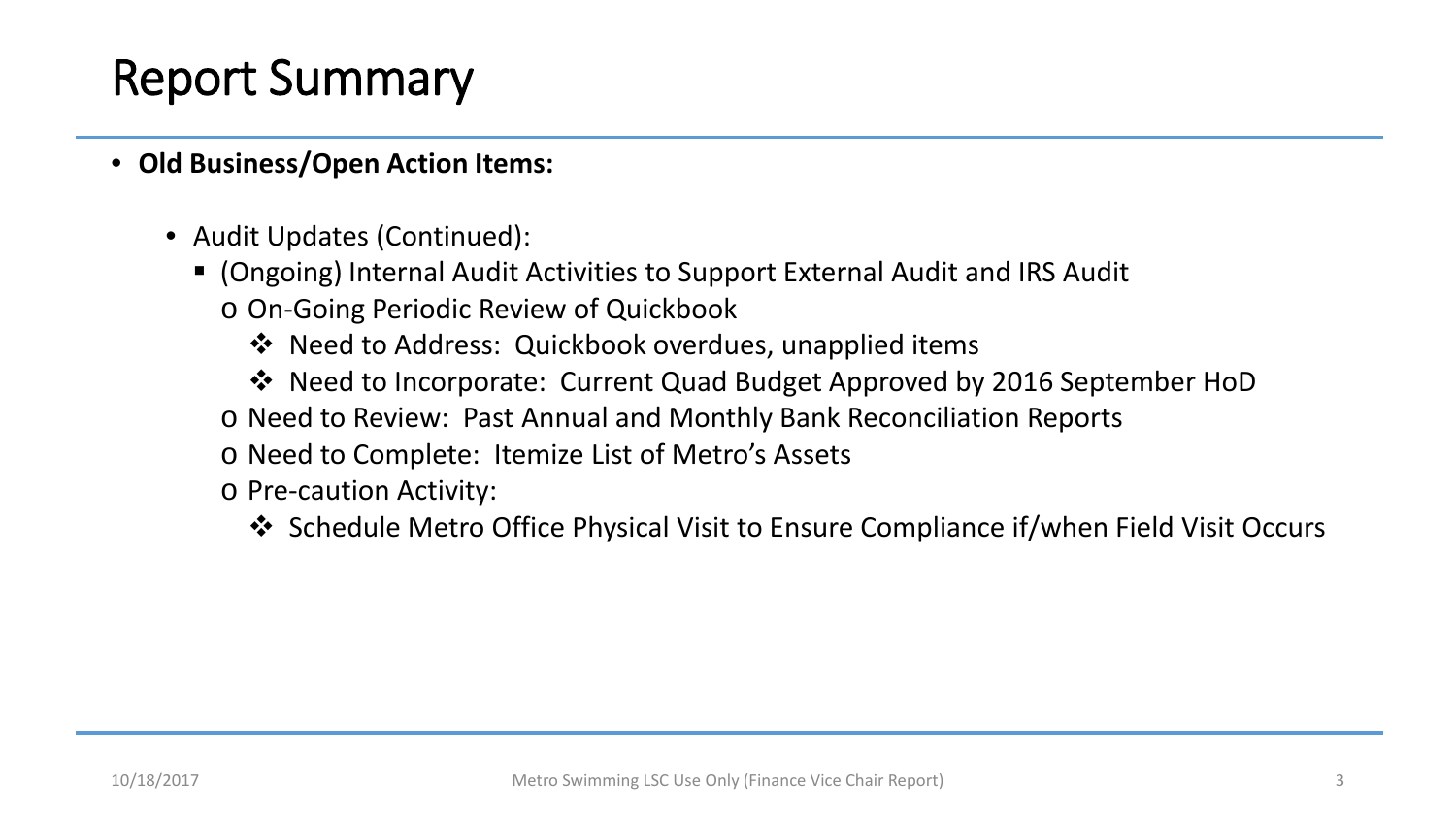- **Old Business/Open Action Items (Cont.):**
	- Budget
		- Existing Quad Budget 2017-2020 need to be revised for FY 2017-2018 o Request A Separate Meeting in February for Revised Budget Discussion
	- Financial Operating Process and Procedure
		- 'Working' Preliminary Draft: See Table of Contents o Continue to Coordinate with Scott Draper to Complete Preliminary Draft o When Complete: Will Schedule a Separate Meeting for BoD Discussion/Approval o After BoD Approval: Present to 2018 May HoD for Approval if Necessary
		- Key Priorities:
			- o See Internal Audit Section: To Do's
			- o Establish and Initiate Timesheet for Metropolitan Swimming Employee
			- o Need to Make Changes to Use of American Express Points
				- $\dots$ **IRS Publication 4221-NC, Compliance Guide for Tax Exempt Organizations**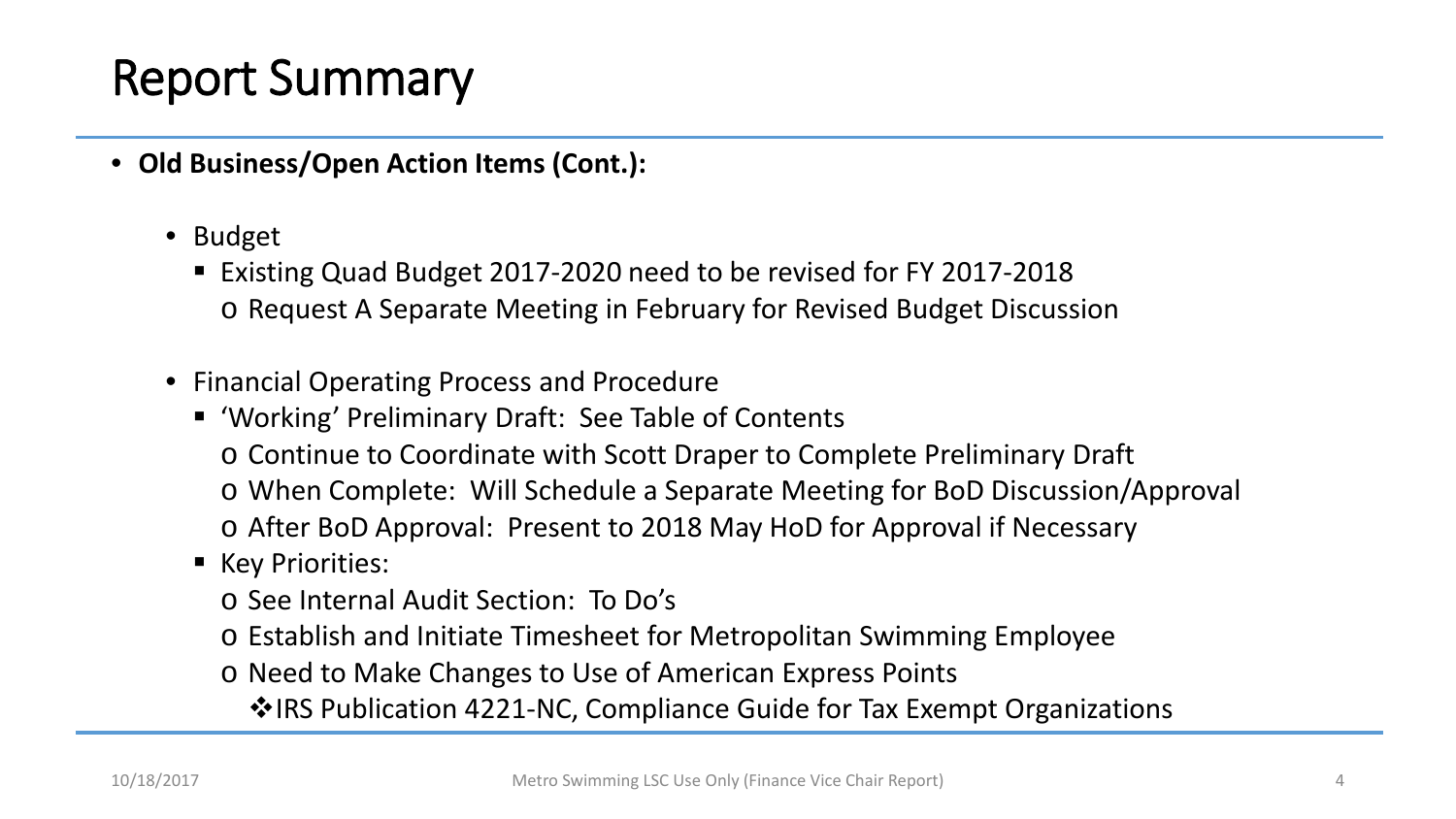- **Old Business/Open Action Items (Cont.):**
	- Central Document Depository
		- Request a Separate Meeting to Discuss Metro's Physical Security and IT Infrastructure o Must be Accessible to ALL Board Member and Metro Employee(s) o Current 'Moving' Boxes is not Organized and Has Not Met Auditors' Requests Timeline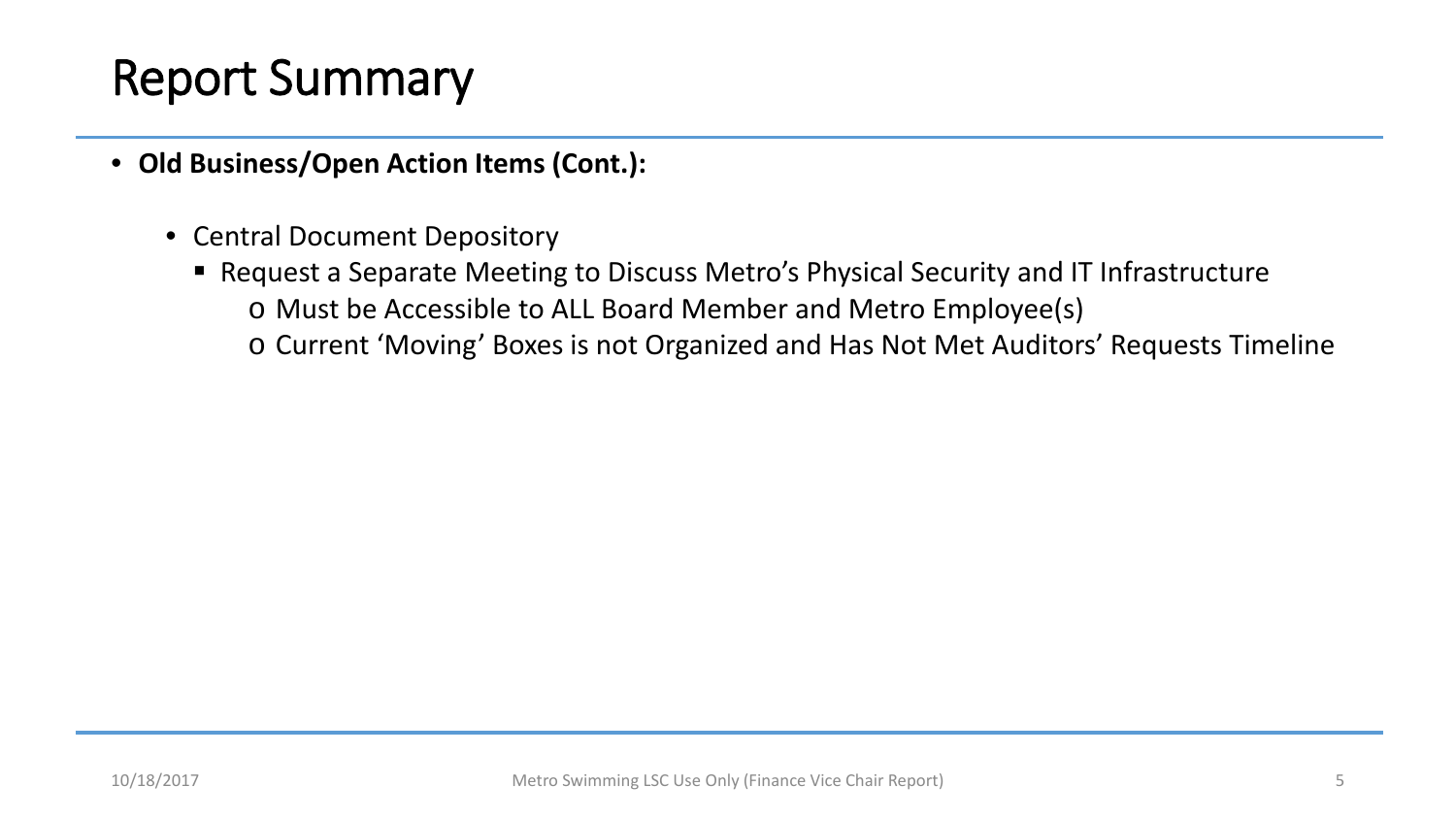- **New Business Items:**
	- Cash Donation(s)
	- Restricted Cash Account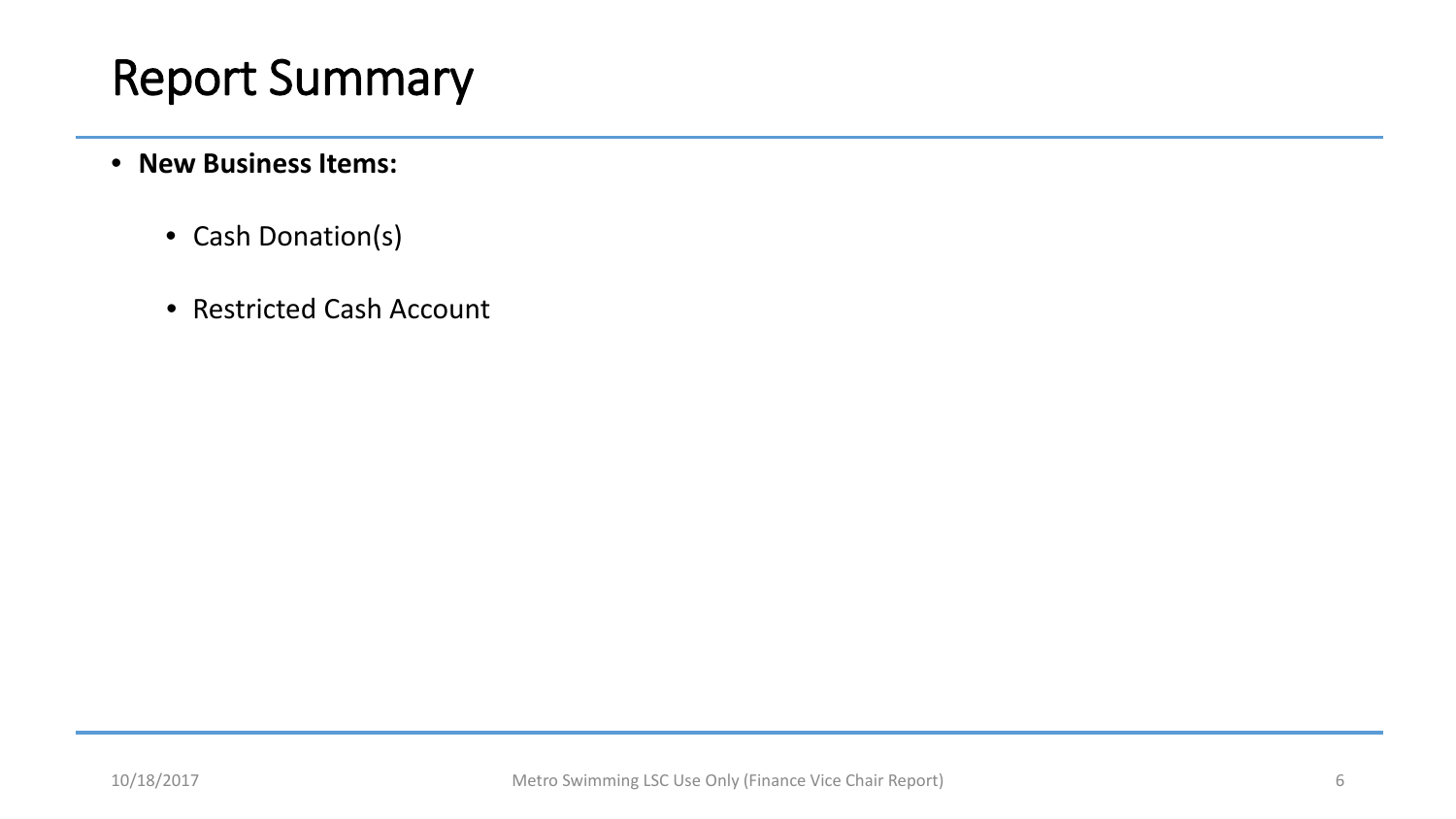#### **TABLE OF CONTENT**

| 1.1<br>$1.2$<br>1.3<br>1.4<br>2.1<br>2.2<br>2.3<br>2.4<br>3.<br>3.1<br>3.2<br>3.3<br>3.4<br>4.<br>4.1<br>4.2<br>4.3<br>4.4<br>5.<br>5.1<br>5.1.1<br>5.1.2<br>5.1.3<br>5.1.4<br>5.2<br>5.3 | 1. |  |
|-------------------------------------------------------------------------------------------------------------------------------------------------------------------------------------------|----|--|
|                                                                                                                                                                                           |    |  |
|                                                                                                                                                                                           |    |  |
|                                                                                                                                                                                           |    |  |
|                                                                                                                                                                                           |    |  |
|                                                                                                                                                                                           |    |  |
|                                                                                                                                                                                           |    |  |
|                                                                                                                                                                                           |    |  |
|                                                                                                                                                                                           |    |  |
|                                                                                                                                                                                           |    |  |
|                                                                                                                                                                                           |    |  |
|                                                                                                                                                                                           |    |  |
|                                                                                                                                                                                           |    |  |
|                                                                                                                                                                                           |    |  |
|                                                                                                                                                                                           |    |  |
|                                                                                                                                                                                           |    |  |
|                                                                                                                                                                                           |    |  |
|                                                                                                                                                                                           |    |  |
|                                                                                                                                                                                           |    |  |
|                                                                                                                                                                                           |    |  |
|                                                                                                                                                                                           |    |  |
|                                                                                                                                                                                           |    |  |
|                                                                                                                                                                                           |    |  |
|                                                                                                                                                                                           |    |  |
|                                                                                                                                                                                           |    |  |
|                                                                                                                                                                                           |    |  |
|                                                                                                                                                                                           |    |  |
|                                                                                                                                                                                           |    |  |
| 5.4                                                                                                                                                                                       |    |  |
| 5.5                                                                                                                                                                                       |    |  |
| 5.6                                                                                                                                                                                       |    |  |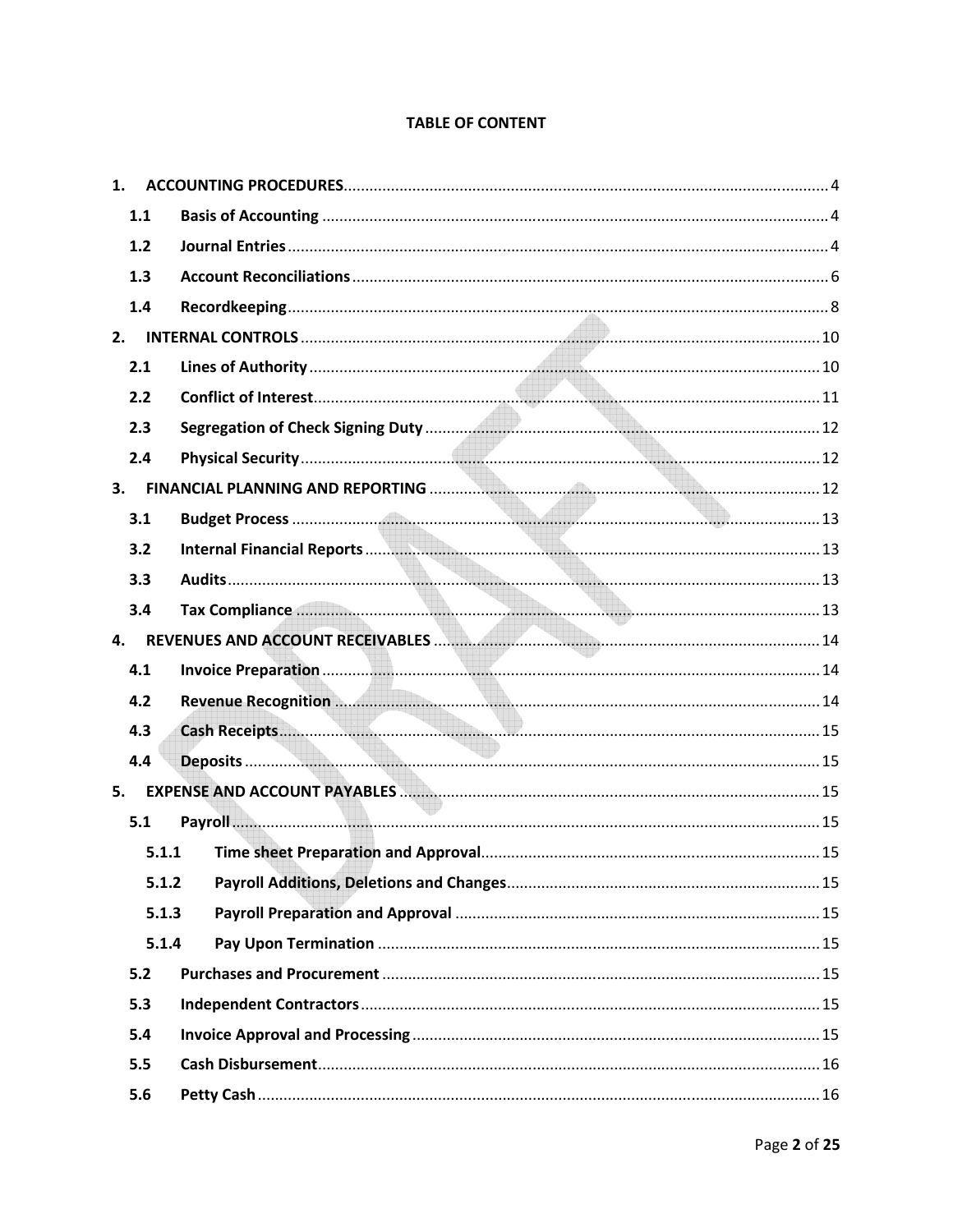| 5.7   |  |  |
|-------|--|--|
|       |  |  |
| 5.7.3 |  |  |
| 5.8   |  |  |
|       |  |  |
| 6.1   |  |  |
| 6.2   |  |  |
| 6.3   |  |  |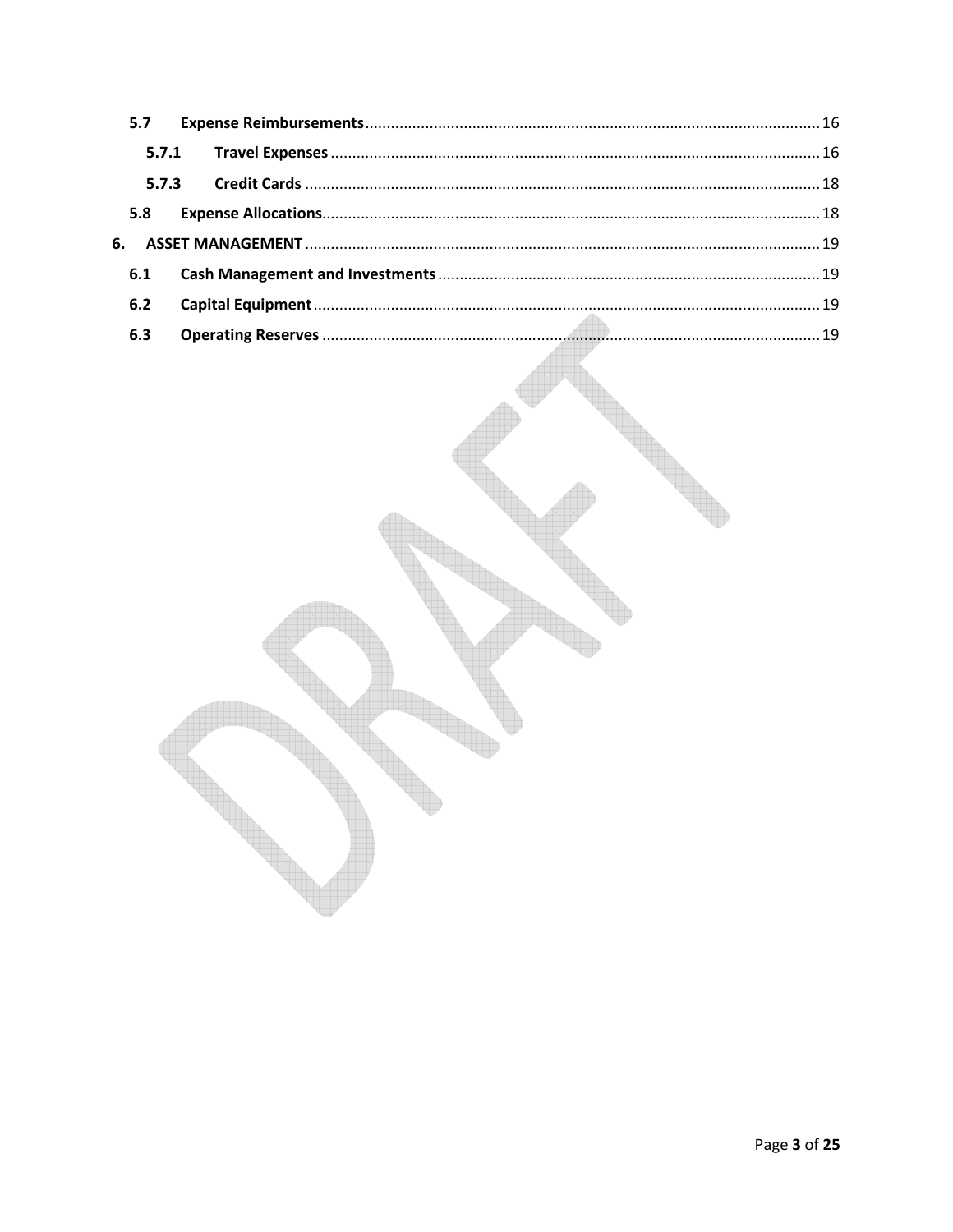|                                                      | <b>PRELIMINARY (For Information Only)</b> |                  |                  |                  |                  |               |                |                  |
|------------------------------------------------------|-------------------------------------------|------------------|------------------|------------------|------------------|---------------|----------------|------------------|
|                                                      | Actual                                    | Adj. Actual      | Adj. Actual      | <b>Actual</b>    | <b>Budgeted</b>  |               | <b>REVISED</b> |                  |
|                                                      | <b>FY Ending</b>                          | <b>FY Ending</b> | <b>FY Ending</b> | <b>FY Ending</b> | <b>FY Ending</b> | <b>Budget</b> | <b>Budget</b>  | <b>Quad Game</b> |
| (amounts in USD)                                     | 2014                                      | 2015             | 2016             | 2017             | 2017             | 2018          | 2019           | <b>Plan 2020</b> |
| <b>INCOME</b>                                        |                                           |                  |                  |                  |                  |               |                |                  |
| 5000 General Income Accounts                         |                                           |                  |                  |                  |                  |               |                |                  |
| 5000.16 Sanctions                                    | 11,162                                    | 20,000           | 17,107           | 12,450           | 20,000           | 15,000        | 15,000         | 59,557           |
| 5004.19 Misc                                         |                                           | 20               | 70               |                  |                  |               |                | 70               |
|                                                      |                                           |                  |                  |                  |                  |               |                |                  |
| 5005.16 Fines                                        |                                           |                  |                  |                  |                  |               |                |                  |
| 5005.17 Administrative Fines                         | 4,715                                     | 4,446            | 7,733            | 2,948            | 5,000            | 3,000         | 3,000          | 16,681           |
| 5005.18,19 Junior & Senior Fines                     | 200                                       | 303              | 200              | 200              | 200 <sub>5</sub> | 200           | 200            | 800              |
| <b>Total 5005.16 Fines</b>                           | 4,915                                     | 4,749            | 7,933            | 3,148            | 5,200            | 3,200         | 3,200          | 17,481           |
|                                                      |                                           |                  |                  |                  |                  |               |                |                  |
| 5100.16 Surcharge                                    |                                           |                  |                  |                  |                  |               |                |                  |
| 5100.17 Senior Surcharge                             | 13,650                                    | 7,690            |                  |                  |                  |               |                |                  |
| 5100.18 Junior Surcharge                             | 4,565                                     | 6,450            | 5,105            |                  | 6,000            |               |                | 5,105            |
| 5102.16 Meet Surcharge                               | 206,167                                   | 216,418          | 225,727          | 294,876          | 250,000          | 295,000       | 295,000        | 1,110,603        |
| 5102.17 Junior Olympic Surcharge                     | 17,020                                    | 16,580           | 16,535           | 8,070            | 18,000           | 8,100         | 8,100          | 40,805           |
| Total 5100.16 Surcharge                              | 241,402                                   | 247,138          | 247,367          | 302,946          | 274,000          | 303,100       | 303,100        | 1,156,513        |
| <b>Total 5000 General Income Accounts</b>            | 257,479                                   | 271,907          | 272,477          | 318,544          | 299,200          | 321,300       | 321,300        | 1,233,551        |
|                                                      |                                           |                  |                  |                  |                  |               |                |                  |
| 5001 Investment Income                               |                                           | 10,895           |                  | 17,188           |                  |               |                |                  |
| 5001.1 Interest/Dividend Income                      | 3,860                                     | 92               | 224              | 162              |                  |               |                |                  |
| <b>Total 5001 Investment Income</b>                  | 3,860                                     | 10,987           | 224              | 17,350           |                  |               |                |                  |
|                                                      |                                           |                  |                  |                  |                  |               |                |                  |
| <b>5006 Registrations</b>                            |                                           |                  |                  |                  |                  |               |                |                  |
| 5006.06 Club Registration Received                   | 10,250                                    | 10,375           | 17,545           | 16,644           | 18,000           | 17,000        | 17,000         | 68,189           |
| 7037.08 Club Registrations paid                      | (5,740)                                   | (5,880)          | (6,370)          | (6, 160)         | (6,000)          | (6, 414)      | (6, 414)       | (25, 357)        |
| <b>Total 5006.06 Club Registration Received</b>      | 4,510                                     | 4,495            | 11,175           | 10,484           | 12,000           | 10,586        | 10,586         | 42,832           |
|                                                      |                                           |                  |                  |                  |                  |               |                |                  |
| 5007.06 Athlete Registration Received                | 609,803                                   | 639,207          | 691,245          | 734,584          | 730,000          | 735,000       | 740,000        | 2,900,829        |
| 7037.17 Athlete Registration Paid                    | (520, 470)                                | (537,084)        | (561, 369)       | (603, 278)       | (575,000)        | (609,000)     | (613, 143)     | (2,386,790)      |
| <b>Total 5007.06 Athlete Registration Received</b>   | 89,333                                    | 102,123          | 129,876          | 131,306          | 155,000          | 126,000       | 126,857        | 514,039          |
|                                                      |                                           |                  |                  |                  |                  |               |                |                  |
| 5007.07 Registration Transfers                       | 4,272                                     | 3,920            | 4,475            | 4,280            | 3,000            | 4,300         | 4,300          | 17,355           |
|                                                      |                                           |                  |                  |                  |                  |               |                |                  |
| 5011.06 Non Athlete Registration Received            | 55,319                                    | 61,867           | 68,936           | 73,728           | 70,000           | 74,000        | 74,000         | 290,664          |
| 7037.09 Non-Athlete Registration                     | (31, 350)                                 | (52, 832)        | (60, 176)        | (61, 540)        | (55,000)         | (61, 314)     | (61, 314)      | (244, 345)       |
| Total 5011.06 Non Athlete Registration Received      | 23,969                                    | 9,035            | 8,760            | 12,188           | 15,000           | 12,686        | 12,686         | 46,319           |
| <b>Total 5006 Registrations</b>                      | 122,084                                   | 119,573          | 154,286          | 158,258          | 185,000          | 153,572       | 154,429        | 620,545          |
|                                                      |                                           |                  |                  |                  |                  |               |                |                  |
| <b>Sales</b><br><b>Unapplied Cash Payment Income</b> |                                           |                  | 10,596<br>(493)  | 14,412           |                  |               |                | 25,008<br>(493)  |
|                                                      |                                           |                  |                  |                  |                  |               |                |                  |
| <b>TOTAL INCOME</b>                                  | 383,424                                   | 402,467          | 437,090          | 508,564          | 484,200          | 474,872       | 475,729        | 1,878,611        |
|                                                      |                                           |                  |                  |                  |                  |               |                |                  |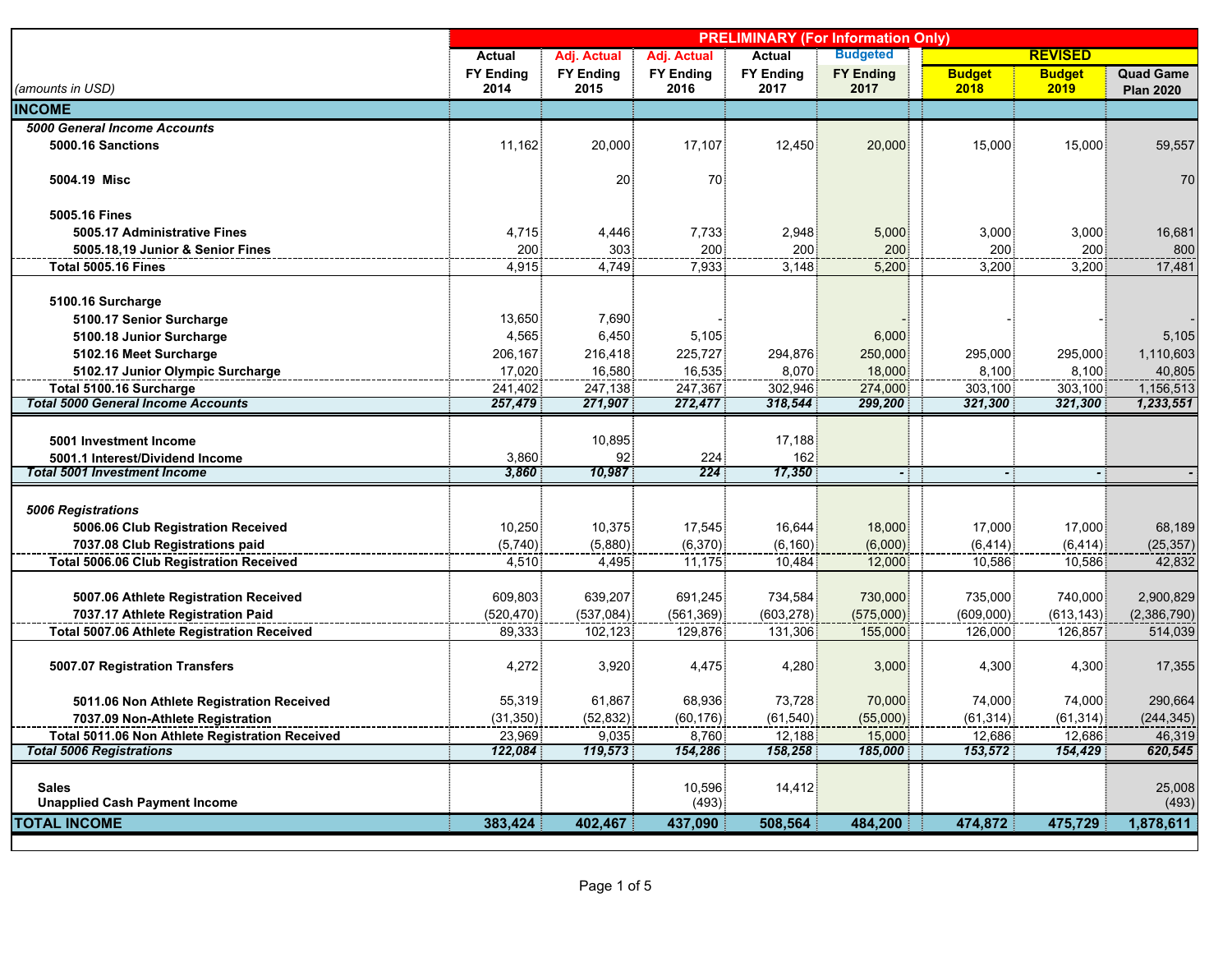|                                               | <b>PRELIMINARY (For Information Only)</b> |                  |                  |                  |                  |               |                |                  |
|-----------------------------------------------|-------------------------------------------|------------------|------------------|------------------|------------------|---------------|----------------|------------------|
|                                               | Actual                                    | Adj. Actual      | Adj. Actual      | Actual           | <b>Budgeted</b>  |               | <b>REVISED</b> |                  |
|                                               | <b>FY Ending</b>                          | <b>FY Ending</b> | <b>FY Ending</b> | <b>FY Ending</b> | <b>FY Ending</b> | <b>Budget</b> | <b>Budget</b>  | <b>Quad Game</b> |
| (amounts in USD)                              | 2014                                      | 2015             | 2016             | 2017             | 2017             | 2018          | 2019           | <b>Plan 2020</b> |
|                                               |                                           |                  |                  |                  |                  |               |                |                  |
| <b>EXPENSES</b>                               |                                           |                  |                  |                  |                  |               |                |                  |
| <b>5008 Meets</b>                             |                                           |                  |                  |                  |                  |               |                |                  |
| 5008.16 Senior Meets                          |                                           |                  |                  |                  |                  |               |                |                  |
| 5008.2 Open Water 5K & 10K                    | (100)                                     |                  |                  |                  | (3,000)          |               |                |                  |
| 7014.22 Open water 5K & 10 K Expenses         | 1,000                                     |                  |                  |                  | 2.000            |               |                |                  |
| Total 5008.2 Open Water 5K & 10K              | 900                                       |                  |                  |                  | (1,000)          |               |                |                  |
|                                               |                                           |                  |                  |                  |                  |               |                |                  |
| 5008.3 Senior Mets SC Entries                 | (14, 205)                                 | (14, 137)        | (23, 925)        | (17, 346)        | (24,000)         | (18,000)      | (18,000)       | (77, 272)        |
| 5008.31 Senior Mets SC Adminssions & Programs |                                           | (19, 684)        | (12, 187)        | (9,863)          |                  | (10,000)      | (10,000)       | (42,050)         |
| 5008.40 Senior Mets LC Entries                | (15, 565)                                 | (22, 655)        | (21, 965)        | (18, 318)        | (22,000)         | (18, 400)     | (18, 400)      | (77,083)         |
| 5008.45 Admissions & Programs                 | (6, 839)                                  | 1,200            | (10, 395)        | (8, 264)         | (23,000)         | (8,300)       | (8,300)        | (35, 259)        |
| <b>Total 5008.40 Senior Mets LC Entries</b>   | (36, 609)                                 | (55, 276)        | (68, 472)        | (53, 792)        | (69,000)         | (54, 700)     | (54, 700)      | (231, 664)       |
| 7009.17 Sr Mets Personnel                     | 5,968                                     | 4,625            | 7,432            | 13,517           | 7,500            | 7,500         | 7,500          | 35,949           |
| 7009.18 Sr. Mets. Pool rental                 | 19,220                                    | 28,142           | 34,188           | 32,360           | 35,000           | 35,000        | 35,000         | 136,548          |
| 7009.19 Sr. Mets - Officials' Exp             | 2,287                                     | 2,507            | 1,313            | 3,642            | 2,500            |               |                | 4,955            |
| 7009.22 Sr Mets Misc                          | 286                                       | 826              | 3,701            |                  | 3,000            |               |                | 3,701            |
| 7009.20 Sr. Mets - Refreshments & Supplies    | 4,017                                     | 6,355            | 6,352            | 5,618            | 6,500            | 6,000         | 6,000          | 23,970           |
| 7009.21 Sr. Mets Awards                       | 1,634                                     | 1,694            | 1,708            | 830              | 1,750            | 1,500         | 1,500          | 5,539            |
| <b>Total 5008.16 Senior Meets</b>             | (2, 298)                                  | (11, 126)        | (13, 778)        | 2,175            | (13,750)         | (4,700)       | (4,700)        | (21,003)         |
|                                               |                                           |                  |                  |                  |                  |               |                |                  |
| 5009.2 Zone Qualifier Meet                    | (13,999)                                  | (12, 924)        | (13,391)         | (13, 311)        | (24,000)         |               |                | (26, 701)        |
| 5008.45 Zone Qualifier-Admission & Program    | 500                                       | (9,863)          | (9,505)          | (6,010)          |                  |               |                | (15, 515)        |
| 7013.16 Zone Qual Expenses                    | 725                                       | 637              | 1,068            |                  |                  |               |                | 1,068            |
| 7013.17 Zone Qual - Awards, meet exp          |                                           | 705              | 780              | 780              | 4,000            |               |                | 1,559            |
| 7013.18 Zone Qual - Meals & Travel            |                                           | 2,287            | 2,194            | 3,435            |                  |               |                | 5,629            |
| 7013.19 Zone Qual Officials's expense         | 600                                       | 399              | 278              | 617              | $600\frac{1}{2}$ |               |                | 895              |
| 7013.20 Zone Qual Personnel                   | 2,025                                     | 3,075            | 2,025            | 4,252            | 3,000            |               |                | 6,277            |
| 7013.21 Zone Qual Pool Rental                 | 6,300                                     | 18,000           | 18,000           | 18,000           | 18,000           |               |                | 36,000           |
| Total 5009.2 Zone Qualifier Meet              | (3, 849)                                  | 2,316            | 1,450            | 7,763            | 1,600            |               |                | 9,213            |
|                                               |                                           |                  |                  |                  |                  |               |                |                  |
| 6000 Zone Meets                               |                                           |                  |                  |                  |                  |               |                |                  |
| 6001 Short Course Zone Meet                   |                                           |                  |                  |                  |                  |               |                |                  |
| 5016.03 Zone Short Course fees collected      | (32,012)                                  | (33, 384)        | (39, 427)        | (39, 397)        | (40,000)         |               |                | (78, 824)        |
| 7038.01 Zone Short Course Uniforms            | 26,670                                    | 24,139           | 29,487           | 28,093           | 30,000           |               |                | 57,580           |
| 7038.13 Zone SC Petty cash & supplies         | 1,978                                     | 1,849            | 2,347            | 900              | 2,350            |               |                | 3,247            |
| 7038.27 Zone Short Course Bus                 | 14,100                                    | 10,324           | 10,916           | 12,237           | 11,000           |               |                | 23,153           |
| 7038.28 Board Member travel                   | 88                                        | (95)             | 1,207            | 387              | 1,200            |               |                | 1,594            |
| 7038.29 Zone Short Course Entries paid        | 1,706                                     | 1,706            | 1,701            | 1,686            | 2,000            |               |                | 3,387            |
| 7038.31 Officials Travel Assistance           |                                           |                  |                  |                  | 400              |               |                |                  |
| 7038.30 Zone Short Course Hotel               | 34,106                                    | 31,941           | 35,676           | 31,824           | 36,000           |               |                | 67,500           |
| <b>Total 6001 Short Course Zone Meet</b>      | 46,637                                    | 36,480           | 41,907           | 35,730           | 42,950           |               |                | 77,637           |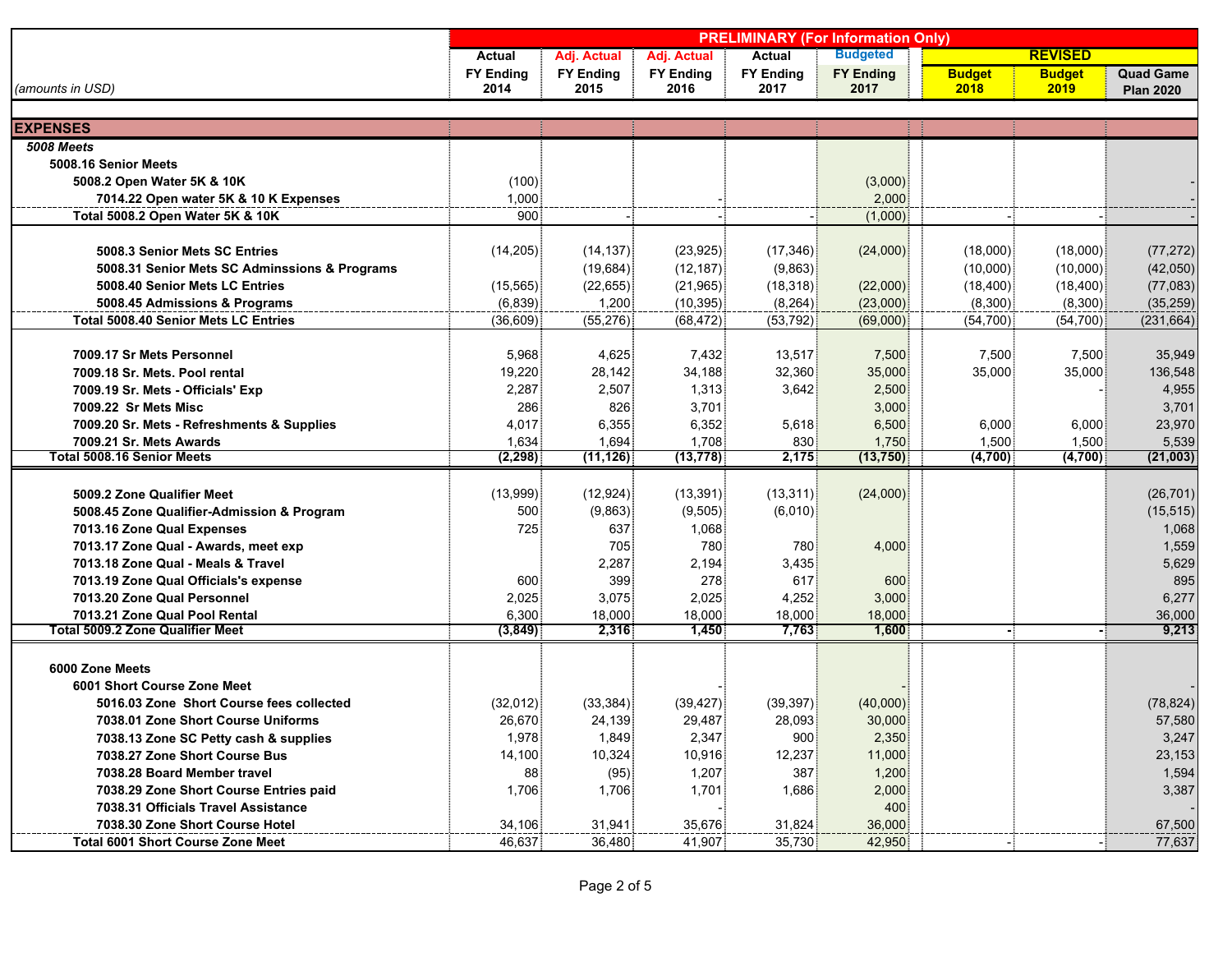|                                                                      | <b>PRELIMINARY (For Information Only)</b> |                  |                  |                  |                  |               |                |                  |
|----------------------------------------------------------------------|-------------------------------------------|------------------|------------------|------------------|------------------|---------------|----------------|------------------|
|                                                                      | Actual                                    | Adj. Actual      | Adj. Actual      | <b>Actual</b>    | <b>Budgeted</b>  |               | <b>REVISED</b> |                  |
|                                                                      | <b>FY Ending</b>                          | <b>FY Ending</b> | <b>FY Ending</b> | <b>FY Ending</b> | <b>FY Ending</b> | <b>Budget</b> | <b>Budget</b>  | <b>Quad Game</b> |
| (amounts in USD)                                                     | 2014                                      | 2015             | 2016             | 2017             | 2017             | 2018          | 2019           | <b>Plan 2020</b> |
|                                                                      |                                           |                  |                  |                  |                  |               |                |                  |
| 6002 Long Course Zone Meet                                           |                                           |                  |                  |                  |                  |               |                |                  |
| 5017.08 Zone Long Course fees collected                              | (109, 932)                                | (93,718)         | (129, 912)       | (74, 231)        | (105,000)        | (75,000)      | (75,000)       | (354, 143)       |
| 5017.09 Zone Long Course entry fee paid                              | 8,436                                     | 6,854            | 8,040            | 5,962            | 7,000            | 6,024         | 6,024          | 26,050           |
| 7038.03 Zone LC Petty Cash & supplies                                | 2,197                                     | 1,568            | 1,656            | 1,000            | 2,000            | 1,000         | 1,000          | 4,656            |
| 7038.05 Zone LC Uniform                                              | 39,663                                    |                  | 74,818           |                  | 40,000           | 50,000        | 50,000         | 174,818          |
| 7038.07 Zone Long Course Bus                                         | 20,500                                    | 23,291           | 17,523           | 22,491           | 25,000           | 23,000        | 23,000         | 86,014           |
| 7038.08 Zone LC Hotel & meals                                        | 71,903                                    | 75,654           | 113,747          | 592              | 77,000           | 77,000        | 77,000         | 268,339          |
| 7038.10 Officials Travel                                             |                                           |                  |                  |                  | 400              |               |                |                  |
| 7038.09 Board Member Travel LC                                       | 954                                       | 1,448            | 126              | 1,248            | 1,500            |               |                | 1,375            |
| <b>Total 6002 Long Course Zone Meet</b>                              | 33,721                                    | 15,098           | 85,998           | (42, 938)        | 47,900           | 82,024        | 82,024         | 207,108          |
|                                                                      |                                           |                  |                  |                  |                  |               |                |                  |
| 6003 Zone Meet Host<br><b>Total 6000 Zone Meets</b>                  | 80,358                                    |                  | (31,601)         | 52,826           |                  |               |                | 21,225           |
|                                                                      |                                           | 51,578           | 96,304           | 45,618           | 90,850           | 82,024        | 82,024         | 305,970          |
|                                                                      |                                           |                  |                  |                  |                  |               |                |                  |
| 7038.11 Others (what are these expense??)<br><b>Total 5008 Meets</b> | 2,071<br>76,282                           | 42,767           | 1,214<br>85,190  | 192<br>55,749    | 78,700           | 77,324        | 77,324         | 1,407<br>295,587 |
|                                                                      |                                           |                  |                  |                  |                  |               |                |                  |
| 6100 Program Expenses                                                |                                           |                  |                  |                  |                  |               |                |                  |
| 6105 Stipends                                                        |                                           |                  |                  |                  |                  |               |                |                  |
| 6004.19 Sectional Stipends                                           | 30,600                                    | 22,200           | 39,600           | 29,600           | 40,000           | 30,500        | 30,500         | 130,200          |
| 6005.18 Jr. National Stipend                                         | 17,400                                    | 3,500            | 12,320           | 3,500            | 68,000           | 5,000         | 5,000          | 25,820           |
|                                                                      |                                           |                  |                  |                  |                  |               |                | 175,600          |
| 6005.19 Jr National (NCSA) Travel Reimbursement                      | 28,000                                    | 25,600           | 55,200           | 40,400           | 10,000           | 40,000        | 40,000         |                  |
| 6005.2 Sr. National Stipends, futures us open                        | 5,600                                     | 4,777            | 7,200            | 2,357            | 15,000           | 5,000         | 5,000          | 19,557           |
| 6005.25 Olympic Trial Stipend                                        |                                           |                  | 47,742           |                  |                  |               |                | 47,742           |
| 6005.3 Open water                                                    |                                           |                  |                  |                  | 3,000            | 3,000         | 3,000          | 6,000            |
| 7030 Distance Stipends                                               | 5,000                                     | 5,833            | 6,000            | 7,200            | 6,000            | 8,000         | 8,000          | 29,200           |
| xxxx Misc (what is this)                                             |                                           |                  | 13,194           |                  |                  |               |                | 13,194           |
| <b>Total 6105 Stipends</b>                                           | 86,600                                    | 61,910           | 181,256          | 83,057           | 142,000          | 91,500        | 91,500         | 447,313          |
| 6107 Symposiums                                                      | 5,476                                     |                  |                  |                  |                  |               |                |                  |
|                                                                      |                                           |                  |                  |                  |                  |               |                |                  |
| 6108 Hall of Fame Dinner                                             |                                           |                  |                  |                  |                  |               |                |                  |
| 7008.14 Hall of Fame dinner payments                                 |                                           |                  |                  |                  | (4,000)          |               |                |                  |
| 7008.16 Hall of Fame Dinner - caterer                                |                                           |                  |                  |                  | 3,000            |               |                |                  |
| 7008.18 HOF Printing & Awards & Other                                |                                           | 5,000            | 5,000            | 5,000            | 5,000            | 5,000         | 5,000          | 20,000           |
| Total 6108 Hall of Fame Dinner                                       |                                           | 5,000            | 5,000            | 5,000            | 4,000            | 5,000         | 5,000          | 20,000           |
|                                                                      |                                           |                  |                  |                  |                  |               |                |                  |
| 6109 Joseph Stetz Scholarship - Registration Income                  | (2,050)                                   | (2,075)          | (2,250)          | (2, 150)         | (2,075)          | (2,000)       | (2,000)        | (8,400)          |
| 7025.16 Joe Stetz Scholarship Awards                                 | 2,000                                     | 2,000            | 2,000            | 2,000            |                  | 2,000         | 2,000          | 8,000            |
| 7025.16 Scholarship Plaque                                           | 11                                        |                  |                  |                  |                  |               |                |                  |
| Total 6109 Joseph Stetz Scholarship - Registration Income            | (39)                                      | (75)             | (250)            | (150)            | (2,075)          |               |                | (400)            |
|                                                                      |                                           |                  |                  |                  |                  |               |                |                  |
| 6111 Club Excellence Program                                         | 19,600                                    | 9,700            | 34,200           | 31,200           | 30,000           | 32,000        | 32,000         | 129,400          |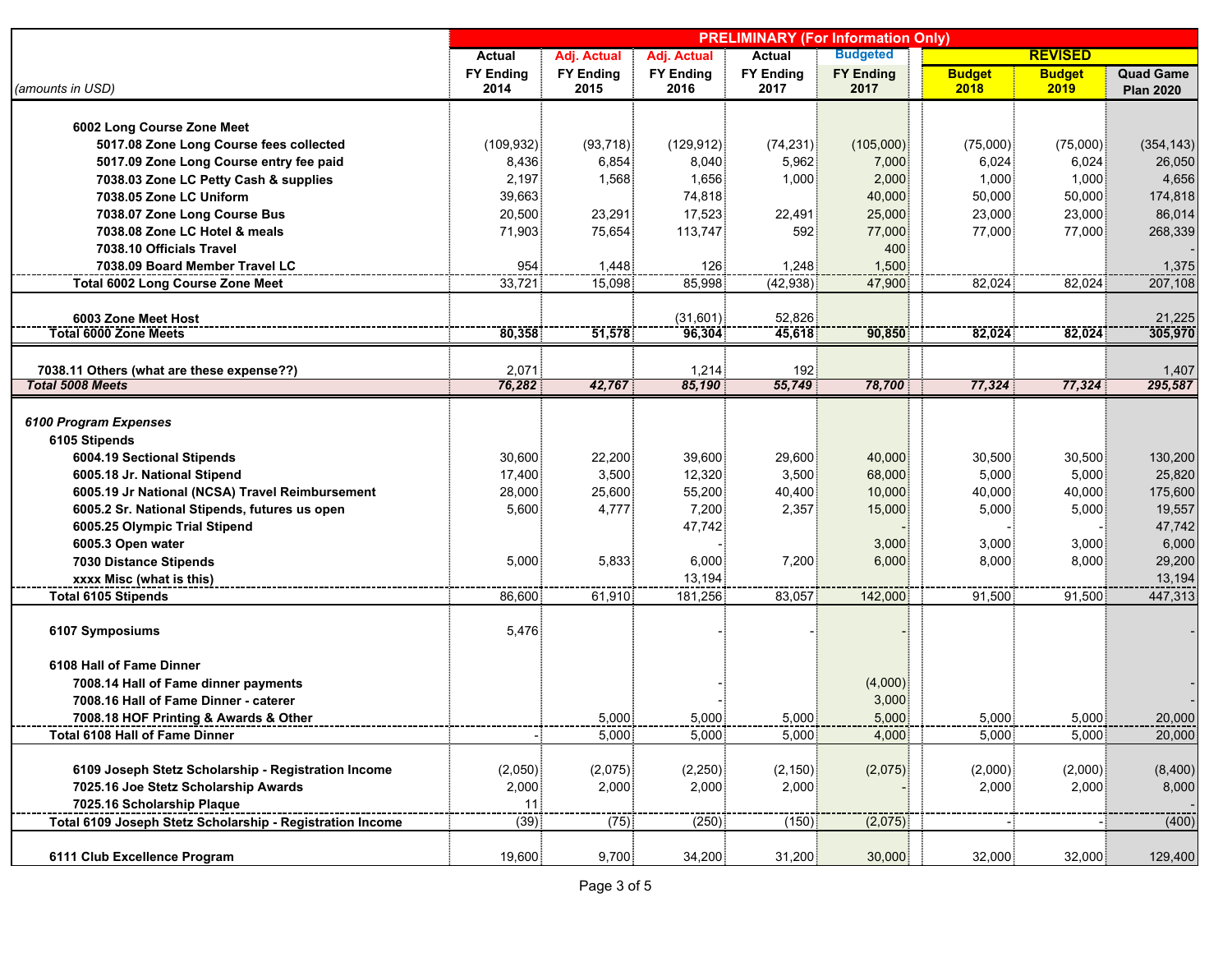|                                               | <b>PRELIMINARY (For Information Only)</b> |                  |                  |                  |                  |               |                |                  |
|-----------------------------------------------|-------------------------------------------|------------------|------------------|------------------|------------------|---------------|----------------|------------------|
|                                               | <b>Actual</b>                             | Adj. Actual      | Adj. Actual      | Actual           | <b>Budgeted</b>  |               | <b>REVISED</b> |                  |
|                                               | <b>FY Ending</b>                          | <b>FY Ending</b> | <b>FY Ending</b> | <b>FY Ending</b> | <b>FY Ending</b> | <b>Budget</b> | <b>Budget</b>  | <b>Quad Game</b> |
| (amounts in USD)                              | 2014                                      | 2015             | 2016             | 2017             | 2017             | 2018          | 2019           | <b>Plan 2020</b> |
| 6118 Senior Training Trip                     | 18,582                                    |                  |                  |                  | 20,000           | 20,000        | 20,000         | 40,000           |
| <b>6117 Diversity Program</b>                 |                                           | 2,771            | 2,327            | 5,380            | 3,000            | 7,200         | 7,200          | 22,107           |
| 6118.1 Camps, coach clinic                    | 130,219                                   | 79,307           | 1,000<br>223,533 | 124,487          | 196,925          | 155,700       | 155,700        | 1,000<br>659,420 |
| <b>Total 6100 Program Expenses</b>            |                                           |                  |                  |                  |                  |               |                |                  |
|                                               |                                           |                  |                  |                  |                  |               |                |                  |
| 6200 Committee Expenses                       |                                           |                  |                  |                  |                  |               |                |                  |
| 7026.3 Galuzzi Scholarship                    |                                           |                  |                  | 2,000            |                  | 2,000         | 2,000          | 6,000            |
| 7007 Review Committee                         |                                           |                  |                  |                  | 500              | 500           | 500            | 1,000            |
|                                               |                                           |                  |                  |                  |                  |               |                |                  |
| 7035 Officials incentive                      | 2,576                                     | 3,752            | 4,830            | 4,850            | 5,000            | 5,500         | 5,500          | 20,680           |
| 7035.12 Officials Travel Assistance           | 3,736                                     | 5.043            | 9,422            | 7,991            | 9,500            | 14,000        | 14,000         | 45,413           |
| 7035.10 Background check                      | 857                                       | 3,042            | 981              | 1,137            | 2,000            | 1,300         | 1,300          | 4,718            |
| 7035.18 Officials Supplies & Training Expense | 995                                       | 2,456            | 2,415            | 4,642            | 3,000            | 5,300         | 5,300          | 17,657           |
| xxxx (what is this?)                          |                                           | 107              |                  |                  |                  |               |                |                  |
| <b>Total 7035 Officials Committee</b>         | 8,164                                     | 14,399           | 17,648           | 18,620           | 19,500           | 26,100        | 26,100         | 88,468           |
|                                               |                                           |                  |                  |                  |                  |               |                |                  |
| XXXX.1 Audit Committee                        |                                           |                  |                  |                  |                  |               | 13,000         | 13,000           |
| <b>External Audit</b>                         |                                           |                  |                  |                  |                  | 35,000        |                |                  |
| <b>IRS Field Audit</b>                        |                                           |                  |                  |                  |                  | 6,000         |                |                  |
| XXXX.2 Safe Sport Activities                  |                                           |                  |                  |                  |                  | 6,000         | 6,000          | 12,000           |
| XXXX.3 Athlete Representative Activities      |                                           |                  |                  |                  |                  | 2,000         | 2,000          | 4,000            |
| <b>XXXX.4 Technical Planning Committee</b>    |                                           |                  |                  |                  |                  | 500           | 500            | 1,000            |
| <b>Total 6200 Committee Expenses</b>          | 8,164                                     | 14,399           | 17,648           | 20,620           | 20,000           | 78,100        | 50,100         | 125,468          |
|                                               |                                           |                  |                  |                  |                  |               |                |                  |
| 7500 Office/General Administrative Expenses   |                                           |                  |                  |                  |                  |               |                |                  |
| 7501 Salary Expense                           | 22,500                                    | 43,925           | 60,700           | 61,850           | 91,800           | 61,850        | 61,850         | 246,250          |
| 7502 Payroll Tax                              | 1,286                                     | 3,987            | 8,226            | 13,407           | 7,803            | 13,500        | 13,500         | 48,634           |
| YYYY.4 Worker Comp Insurance                  |                                           |                  |                  |                  |                  | 500           |                |                  |
| <b>Total Metro Employee Expense</b>           | 23,786                                    | 47,912           | 68,927           | 75,257           | 99,603           | 75,850        | 75,350         | 294,884          |
|                                               | 1,176                                     | 1,580            | 765              | 761              | 1,000            | 800           | 800            |                  |
| 7528 Telephone<br>7503 Internet Expense       | 604                                       | 618              | 1,981            | 1,915            | 2,000            | 2,000         | 2,000          | 3,126<br>7,896   |
| 7504 Web Site Charges                         | 5,600                                     | 6,000            | 6,334            | 6,000            | 6,500            | 6,000         | 6,000          | 24,334           |
| 7515 Office & Supplies                        | 1,552                                     | 2,926            | 3,128            | 2,252            | 2,000            | 2,300         | 2,300          | 9,980            |
| 7542 Supplies Management                      | 938                                       | 812              | 970              | 448              |                  |               |                | 1,418            |
| 7543 Printing                                 |                                           | 62               | 52               |                  |                  |               |                | 52               |
| 7529 Postage                                  | 986                                       | 1,264            | 853              | 568              | 1,000            | 600           | 600            | 2,621            |
| <b>Total Metro Office Expense</b>             | 10,856                                    | 13,262           | 14,082           | 11,944           | 12,500           | 11,700        | 11,700         | 49,426           |
|                                               |                                           |                  |                  |                  |                  |               |                |                  |
| 7521 SWIMS Stipends                           | 5,000                                     | 5,000            | 5,000            | 5,000            | 5,000            | 5,000         | 5,000          | 20,000           |
|                                               |                                           |                  |                  |                  |                  |               |                |                  |
| 7520 Bank & Credit Card expenses              | 9,877                                     | 19,242           | 27,115           | 27,265           | 20,000           | 27,500        | 27,500         | 109,381          |
|                                               |                                           |                  |                  |                  |                  |               |                |                  |
|                                               |                                           |                  |                  |                  |                  |               |                |                  |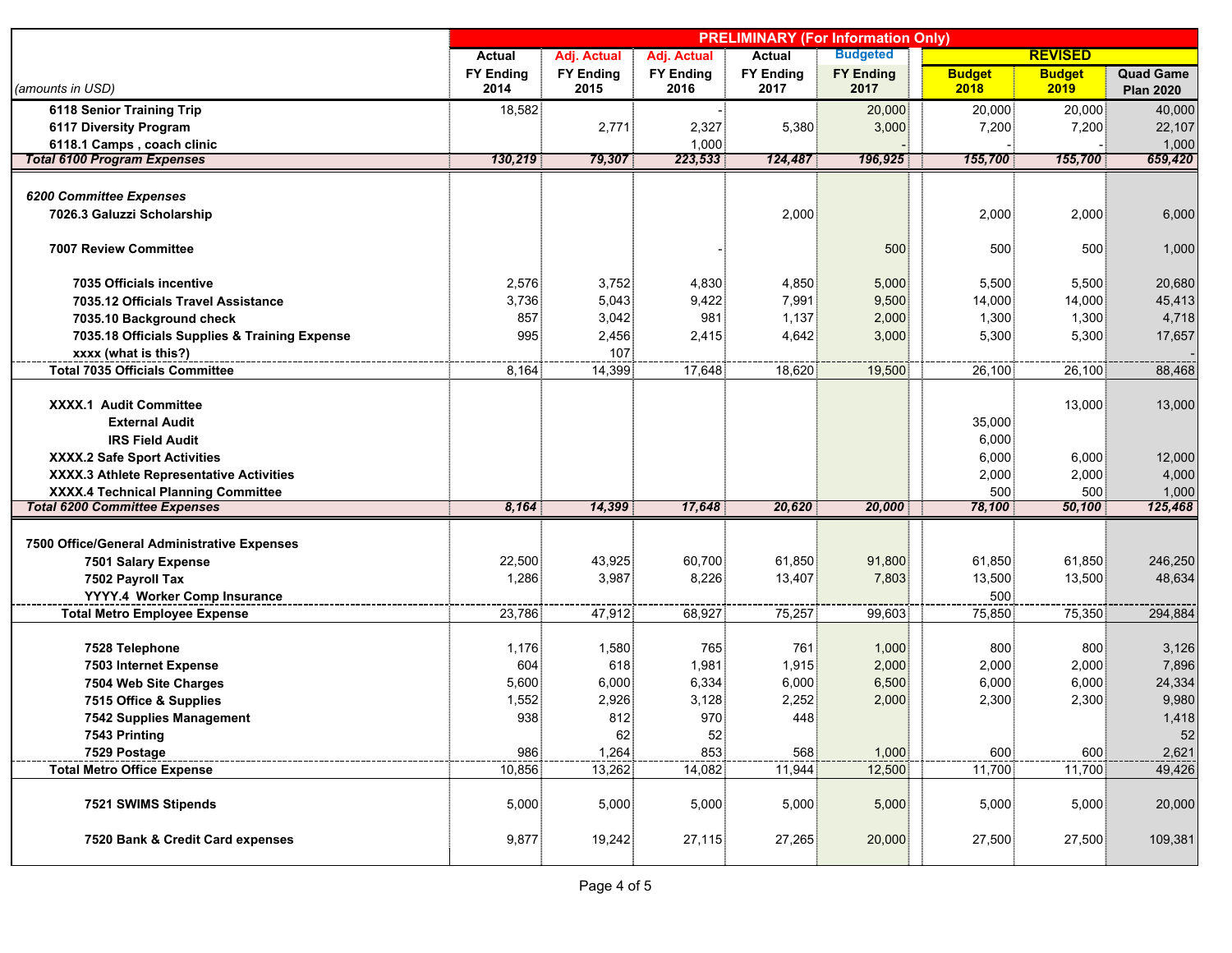|                                                          | <b>PRELIMINARY (For Information Only)</b> |                  |                  |                  |                  |               |                |                  |
|----------------------------------------------------------|-------------------------------------------|------------------|------------------|------------------|------------------|---------------|----------------|------------------|
|                                                          | Actual                                    | Adj. Actual      | Adj. Actual      | Actual           | <b>Budgeted</b>  |               | <b>REVISED</b> |                  |
|                                                          | <b>FY Ending</b>                          | <b>FY Ending</b> | <b>FY Ending</b> | <b>FY Ending</b> | <b>FY Ending</b> | <b>Budget</b> | <b>Budget</b>  | <b>Quad Game</b> |
| (amounts in USD)                                         | 2014                                      | 2015             | 2016             | 2017             | 2017             | 2018          | 2019           | <b>Plan 2020</b> |
| 7540.16 Zone Dues                                        | 2,702                                     | 2,577            | 2,762            | 2,783            | 2,800            | 2,800         | 2,800          | 11,145           |
| <b>7547 Meet Equipment Expense</b>                       | 1,527                                     | 46               | 4,675            | 1,582            | 1,000            | 1,600         | 1,600          | 9,457            |
| 7540.11 Fees                                             |                                           |                  | 445              | 495              | 400              | 500           | 500            | 1,940            |
| 7541.00 Professional Fee                                 |                                           |                  | 100 <sup>1</sup> |                  |                  |               |                |                  |
| 7048 Bookkeeping                                         | 429                                       | 698              | 611              | 454              | 1,400            |               |                | 1,066            |
| YYYY.1 Payroll Service Expense                           |                                           |                  |                  |                  |                  | 1,200         | 1,200          | 2,400            |
| YYYY.2 QuickBook Payment Fee                             |                                           | 10               | 362              | 119              |                  |               |                | 481              |
| YYYY.3 DropBox                                           |                                           |                  |                  |                  |                  | 100           | 100            | 200              |
| 7540.20 State Filing Fees                                | 100                                       | 100              |                  | 125              | 100              | 125           | 125            | 375              |
| YYYY State Fines (Worker's Comp)                         |                                           |                  |                  |                  |                  | 7,500         |                | 7,500            |
| <b>Total Metro LSC Operating Expense</b>                 | 19,635                                    | 27,672           | 41,070           | 37,824           | 30,700           | 46,325        | 38,825         | 163,944          |
| 7531 Travel - BOD                                        | 1,245                                     | 3,936            | 5,303            | 3,753            | 5,000            | 6,466         | 6,466          | 21,987           |
| YYYY.6 Marketing and Entertainment                       |                                           |                  |                  |                  |                  | 3,000         | 3,000          | 6,000            |
| 7539 Refreshment - BOD/ LSC                              | 2,762                                     | 2,347            | 2,459            | 1,668            | 2,750            | 2,000         | 2,000          | 8,127            |
| 7539.25 BOD Expense                                      |                                           | 284              | 811              | 350              |                  | 400           | 400            | 1,961            |
| YYYY.5 Office Supplies                                   |                                           |                  |                  |                  |                  | 150           | 150            | 300              |
| 7539.25 LSC Meetings                                     |                                           |                  | 181              | 1,585            | 200              | 200           | 200            | 2,166            |
| <b>Total Board of Director Expense</b>                   | 4,007                                     | 6,567            | 8,754            | 7,356            | 7,950            | 12,216        | 12,216         | 40,541           |
| 7517 Conferences & Convention                            | 28,637                                    | 29,516           | 27,296           | 33,491           | 28,000           | 19,500        | 19,500         | 99,787           |
| 7517.2 EZ Meeting                                        |                                           |                  |                  | 5,143            |                  |               |                | 5,143            |
| <b>Total Conference &amp; Convention Expense</b>         | 28,637                                    | 29,516           | 27,296           | 38,634           | 28,000           | 19,500        | 19,500         | 104,930          |
| <b>ZZZZ Placeholder for Letigation Cost</b>              |                                           |                  |                  |                  |                  |               |                |                  |
| 7546 Golden Goggles                                      |                                           | 10,000           |                  | 10,000           | 10,000           |               | 10,000         | 20,000           |
| 7548 Donation                                            | 208                                       | 365              |                  |                  |                  |               |                |                  |
| <b>7556 Misc</b>                                         |                                           |                  | 10,895           | 762              |                  |               |                | 11,657           |
| <b>Total 7500 Office/General Administrative Expenses</b> | 87,130                                    | 135,293          | 171,023          | 181,777          | 188,753          | 165,591       | 167,591        | 685,382          |
|                                                          |                                           |                  |                  |                  |                  |               |                |                  |
| <b>TOTAL EXPENSES</b>                                    | 301,794                                   | 271,766          | 497,394          | 382,633          | 484,378          | 476,715       | 450,715        | 1,765,857        |
| 7050 Depreciation                                        |                                           | 191              | 660              | 1,042            |                  |               |                | 1,702            |
| <b>NET INCOME (LOSS)</b>                                 | 81,630                                    | 130,510          | (60, 964)        | 124,889          | (178)            | (1, 843)      | 25,014         | 111,052          |